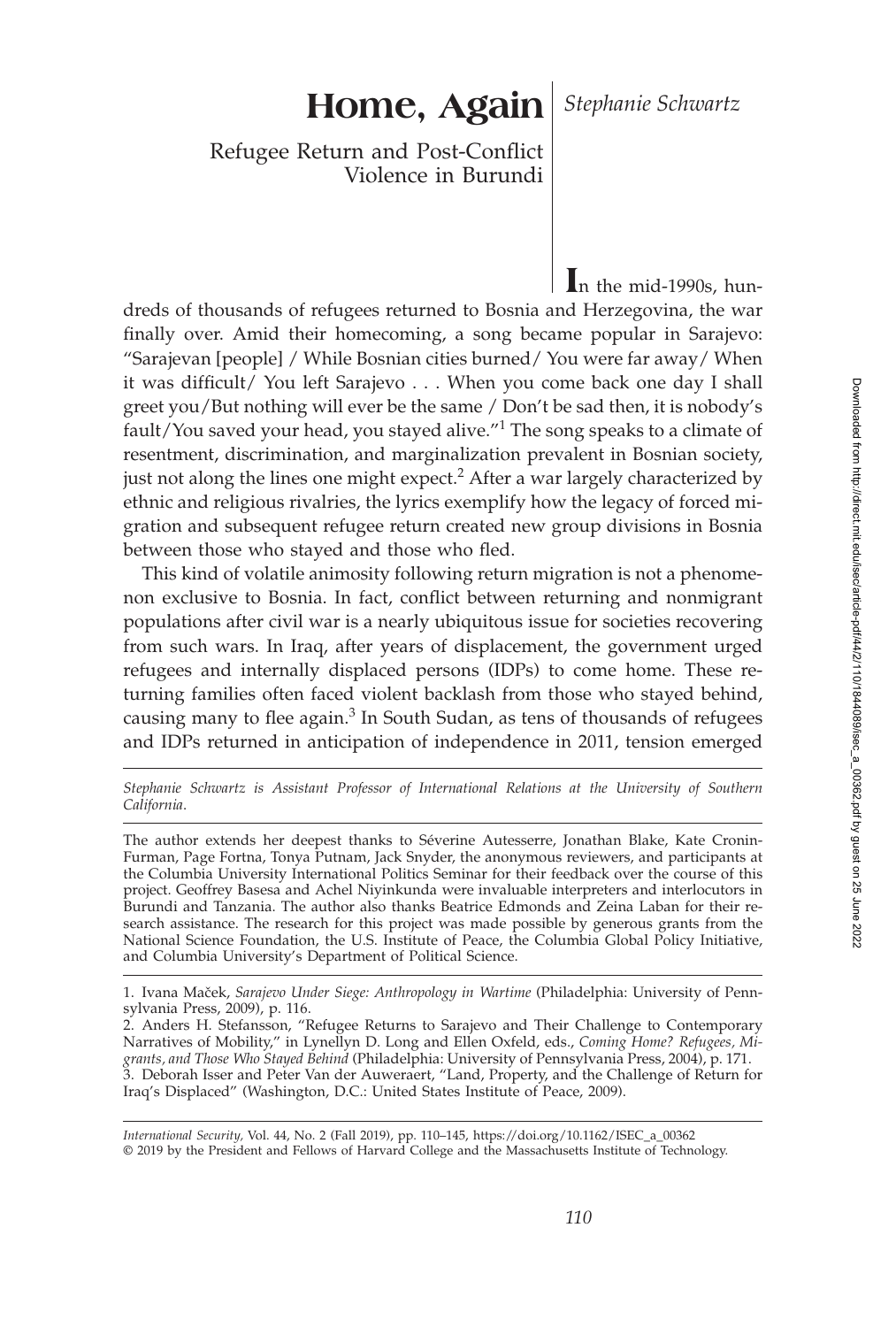among individuals who had lived as IDPs in Khartoum, those who had been refugees in East Africa, and those who had stayed in southern Sudan during the war. Hostility between these groups played out in competition for employment, struggles for land, and youth gang violence in urban centers.<sup>4</sup> In El Salvador, return migration from the United States changed the nature of violence against the state. In the 1980s and early 1990s, civil war was the primary threat to peace. During this time, roughly 2 million Salvadorans fled to the United States. $5$  In the past ten to fifteen years, however, transnational criminal organizations have become the main source of insecurity in the region. Experts have linked this rise in gang activity to the increase in U.S. deportations of Central American migrants to their countries of origin.<sup>6</sup>

The prevalence of insecurity related to return migration is especially puzzling considering that repatriation is often thought to be both the solution and end point to migration crises.<sup>7</sup> For example, peace agreements have called for the facilitation of return migration as a way to "undo" the negative impact of war, and international observers have used refugee repatriation as an indicator of postwar stability.<sup>8</sup> Although scholars and practitioners alike have pushed back against the conception of return as the most natural and pragmatic solution to forced migration crises—pointing to the political incentives behind promoting repatriation, $9$  documenting cases in which return migration disrupted

<sup>4.</sup> See Marc Sommers and Stephanie Schwartz, "Dowry and Division: Youth and State Building in South Sudan" (Washington, D.C.: United States Institute of Peace, 2011); and Gabriella McMichael, "Rethinking Access to Land and Violence in Post-War Cities: Reflections from Juba, Southern Sudan," *Environment and Urbanization*, Vol. 26, No. 2 (October 2014), pp. 389–400, doi.org/10.1177/ 0956247814539431.

<sup>5.</sup> Micaela Sviatschi, "By Deporting 200,000 Salvadorans, Trump May Be Boosting Gang Recruitment," *Monkey Cage* blog, *Washington Post*, February 12, 2018, https://www.washingtonpost.com/ news/monkey-cage/wp/2018/02/12/by-deporting-200000-salvadorans-trump-may-beboosting-gang-recruitment.

<sup>6.</sup> Ana Arana, "How the Street Gangs Took Central America," *Foreign Affairs*, Vol. 84, No. 3 (May/ June 2005), p. 98.

<sup>7.</sup> On the history of repatriation as the preferred policy solution, see Katy Long, *The Point of No Return: Refugees, Rights, and Repatriation* (Oxford: Oxford University Press, 2013).

<sup>8.</sup> Gerard McHugh, "Integrating Internal Displacement in Peace Processes and Agreements" (Washington, D.C.: Brookings–University of Bern Project on Internal Displacement, September 2007), https://www.brookings.edu/research/addressing-internal-displacement-in-peaceprocesses-peace-agreements-and-peace-building; Marita Eastmond, "Transnational Returns and Reconstruction in Post-War Bosnia and Herzegovina," *International Migration*, Vol. 44, No. 3 (August 2006), pp. 141–166, doi.org/10.1111/j.1468-2435.2006.00375.x; and Brad K. Blitz, Rosemary Sales, and Lisa Marzano, "Non-Voluntary Return? The Politics of Return to Afghanistan," *Political Studies*, Vol. 53, No. 1 (March 2005), pp. 182–200, doi.org/10.1111/j.1467-9248.2005.00523.x.

<sup>9.</sup> See B.S. Chimni, "From Resettlement to Involuntary Repatriation: Towards a Critical History of Durable Solutions to Refugee Problems," *Refugee Survey Quarterly*, Vol. 23, No. 3 (October 2004), pp. 55–73, doi.org/10.1093/rsq/23.3.55; and Rebecca Hamlin, "Illegal Refugees: Competing Policy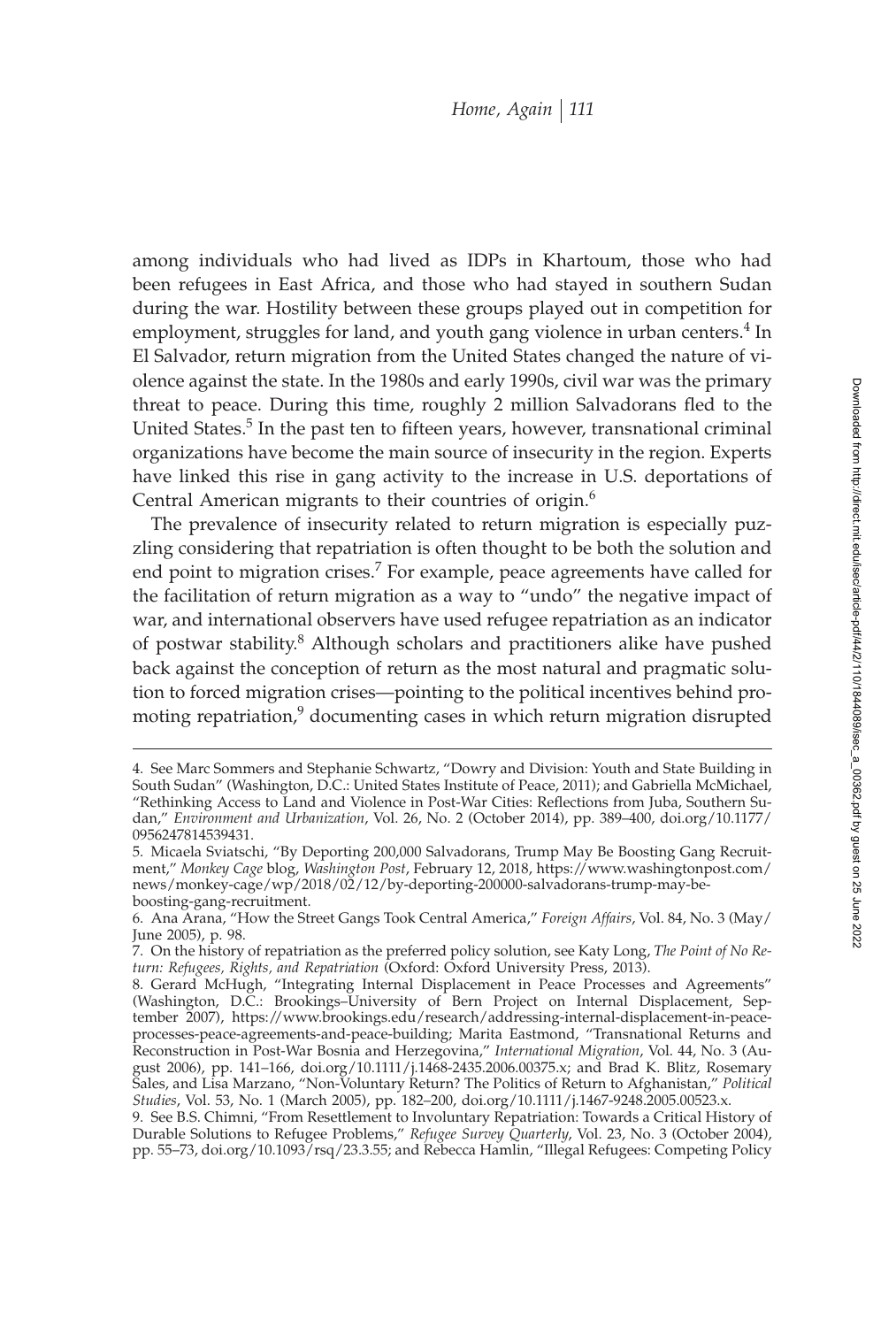local power structures, $^{10}$  and demonstrating that many migrants do not have a home into which they can reintegrate—repatriation remains the de facto preferred solution to refugee crises. $^{11}$ 

Still, with notable exceptions,<sup>12</sup> the security implications of return migration are undertheorized in political science. This is a stark contrast to the myriad connections scholars have established between out-migration and civil war. For example, research demonstrates that refugee flight can regionalize conflict and open channels to transnational violence;<sup>13</sup> refugee camps can prolong wars in sending countries by providing safe haven for rebels;<sup>14</sup> diaspora congregating abroad can influence conflict outcomes in their countries of origin by lobbying for, organizing, and financing conflicts at home;<sup>15</sup> and political elites can manipulate population flows into other countries to gain strategic leverage

Ideas and the Rise of the Regime of Deterrence in American Asylum Politics," *Refugee Survey Quarterly*, Vol. 31, No. 2 (June 2012), pp. 33–53, doi.org/10.1093/rsq/hds004.

<sup>10.</sup> Disruption of power structures may include creating insecurity as well as peacebuilding. For case studies, see Tim Allen and Hubert Morsink, eds., *When Refugees Go Home: African Experiences* (Trenton, N.J.: Africa World Press, 1994); Richard Black and Khalid Koser, eds., *The End of the Refugee Cycle? Refugee Repatriation and Reconstruction*, Vol. 4: *Refugee and Forced Migration Studies* (New York: Berghahn, 1999); and Long and Oxfeld, *Coming Home?*

<sup>11.</sup> On voluntary repatriation as the preferred solution, see United Nations Secretary General Ban Ki Moon, "Decisions of the Secretary-General: 4 October Meeting of the Policy Committee Re: Decision No. 2011/20: Durable Solutions: Follow Up to the Secretary-General's 2009 Report on Peacebuilding" (New York: United Nations, October 4, 2011).

<sup>12.</sup> Mathijs Van Leeuwen and Gemma Van der Haar, "Theorizing the Land–Violent Conflict Nexus," *World Development*, Vol. 78 (February 2016), pp. 94–104, doi.org/10.1016/j.worlddev.2015 .10.011; and Marieke Van Houte, *Return Migration to Afghanistan: Moving Back or Moving Forward?* (Cham, Switzerland: Palgrave MacMillan, 2016).

<sup>13.</sup> Idean Salehyan and Kristian Skrede Gleditsch, "Refugees and the Spread of Civil War," *International Organization*, Vol. 60, No. 2 (April 2006), pp. 335–366, doi.org/10.1017/S0020818306060103; Fiona B. Adamson, "Crossing Borders: International Migration and National Security," *International Security*, Vol. 31, No. 1 (Summer 2006), pp. 165–199, doi.org/10.1162/isec.2006.31.1.165; Claire L. Adida, David D. Laitin, and Marie-Anne Valfort, *Why Muslim Integration Fails in Christian-Heritage Societies* (Cambridge, Mass.: Harvard University Press, 2016); Anja Dalgaard-Nielsen, "Violent Radicalization in Europe: What We Know and What We Do Not Know," Studies in Conflict *& Terrorism*, Vol. 33, No. 9 (August 2010), pp. 797–814, doi.org/10.1080/1057610X.2010.501423; and Tamar Mitts, "From Isolation to Radicalization: Anti-Muslim Hostility and Support for ISIS in the West," *American Political Science Review*, Vol. 113, No. 1 (February 2019), pp. 173–194, doi.org/10. 1017/S0003055418000618.

<sup>14.</sup> Sarah Kenyon Lischer, *Dangerous Sanctuaries: Refugee Camps, Civil War, and the Dilemmas of Humanitarian Aid* (Ithaca, N.Y.: Cornell University Press, 2005).

<sup>15.</sup> John J. Mearsheimer and Stephen M. Walt, *The Israel Lobby and U.S. Foreign Policy* (New York: Farrar, Straus and Giroux, 2007); Sarah Wayland, "Ethnonationalist Networks and Transnational Opportunities: The Sri Lankan Tamil Diaspora," *Review of International Studies*, Vol. 30, No. 3 (July 2004), doi.org/10.1017/S0260210504006138; and Paul Hockenos, *Homeland Calling: Exile Patriotism and the Balkan Wars* (Ithaca, N.Y.: Cornell University Press, 2003).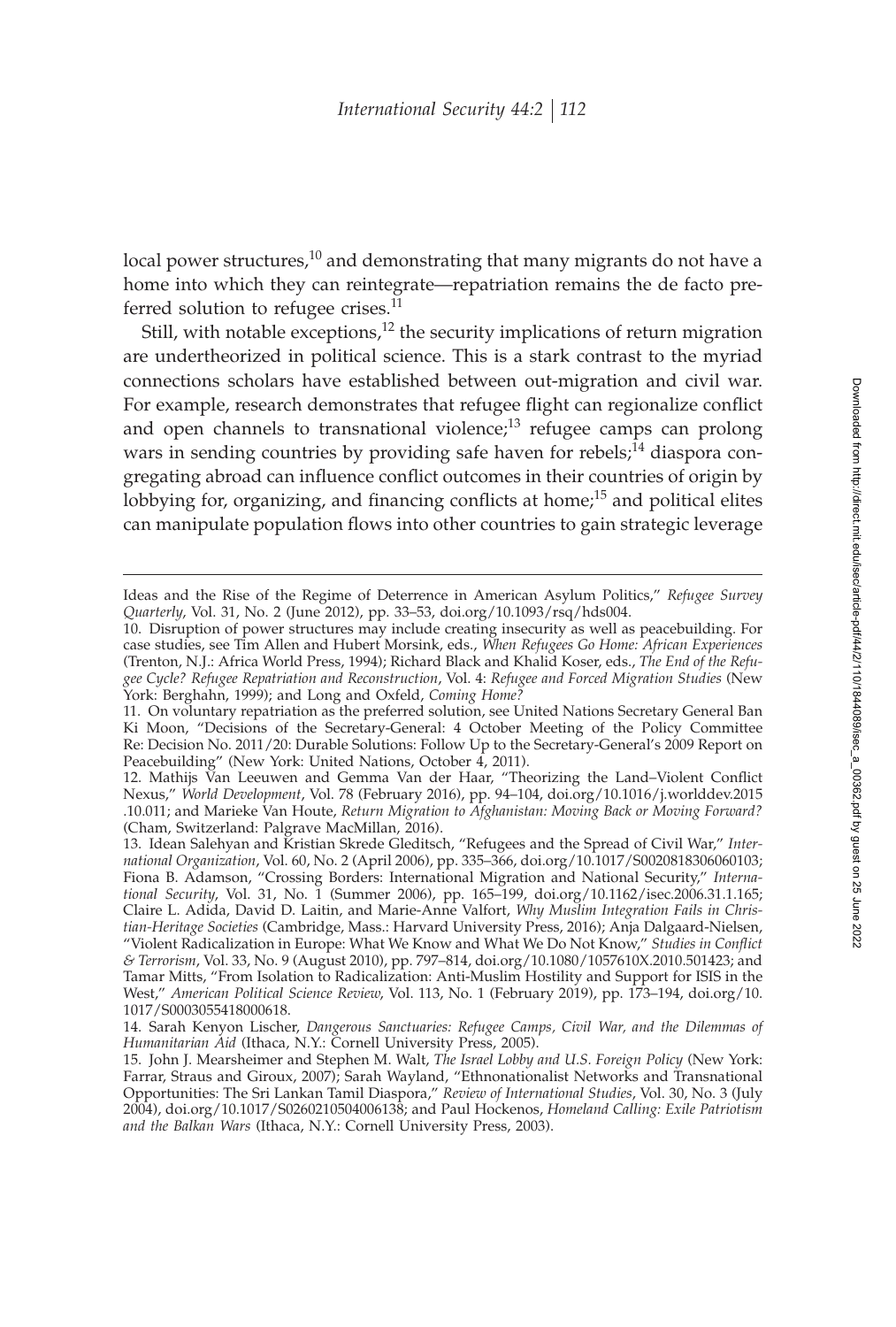in war.16 Although studying the consequences of out-migration is important in its own right, they often cannot be fully understood without reference to previous cycles of return and repeat migration.

Moreover, there may be differences between how out-migration affects security in receiving states and how mass refugee return shapes conflict dynamics in countries of origin. Repatriated populations enter a fluid environment in their home states, as those in power (often alongside international interveners) attempt to reform governing institutions in an effort to restructure political and economic competition. Their return may aggravate old rivalries or even alter the nature of social divisions.<sup>17</sup> Without acknowledging how social processes such as mass displacement may have changed underlying community structures, state-building processes may inadvertently, or intentionally, favor returnees or nonmigrants. Such biases, real or perceived, can exacerbate tensions over property rights, access to public goods, or citizenship rights, and potentially create new sources of insecurity. Yet, much of the existing theory on post-conflict state building implicitly assumes that causes of violence do not change over the course of the war, and therefore focuses on how to build institutions to contain these issues. $18$  By failing to take into account how migration may affect the operation and legitimacy of government institutions after wartime, institutions designed to build peace are likely to miss—or, worse, exacerbate—new sources of conflict.

To address these lacunae, this article examines the connections between mass refugee return, peace, and security in countries of origin. I offer a theory

<sup>16.</sup> Kelly M. Greenhill, *Weapons of Mass Migration: Forced Displacement, Coercion, and Foreign Policy* (Ithaca, N.Y.: Cornell University Press, 2010).

<sup>17.</sup> On how social processes of war alter post-conflict social structures, see Elisabeth Jean Wood, "The Social Processes of Civil War: The Wartime Transformation of Social Networks," *Annual Review of Political Science*, Vol. 11, No. 1 (June 2008), pp. 539–561, doi.org/10.1146/annurev.polisci.8 .082103.104832; and Liisa H. Malkki, *Purity and Exile: Violence, Memory, and National Cosmology among Hutu Refugees in Tanzania* (Chicago: University of Chicago Press, 1995).

<sup>18.</sup> See, for example, Charles T. Call and Elizabeth M. Cousens, "Ending Wars and Building Peace: International Responses to War-Torn Societies," *International Studies Perspectives*, Vol. 9, No. 1 (February 2008), pp. 1–21, doi.org/10.1111/j.1528-3585.2007.00313.x; Caroline Hartzell, Matthew Hoddie, and Donald Rothchild, "Stabilizing the Peace after Civil War: An Investigation of Some Key Variables," *International Organization*, Vol. 55, No. 1 (Winter 2001), pp. 183–208, doi.org/10.1162/ 002081801551450; and Cyrus Samii, "Perils or Promise of Ethnic Integration? Evidence from a Hard Case in Burundi," *American Political Science Review*, Vol. 107, No. 3 (August 2013), pp. 558– 573, doi.org/10.1017/S0003055413000282. A notable exception is Milli Lake, "Building the Rule of War: Postconflict Institutions and the Micro-Dynamics of Conflict in Eastern DR Congo," *International Organization*, Vol. 71, No. 2 (Spring 2017), pp. 281–315, doi.org/10.1017/S002081831700008X.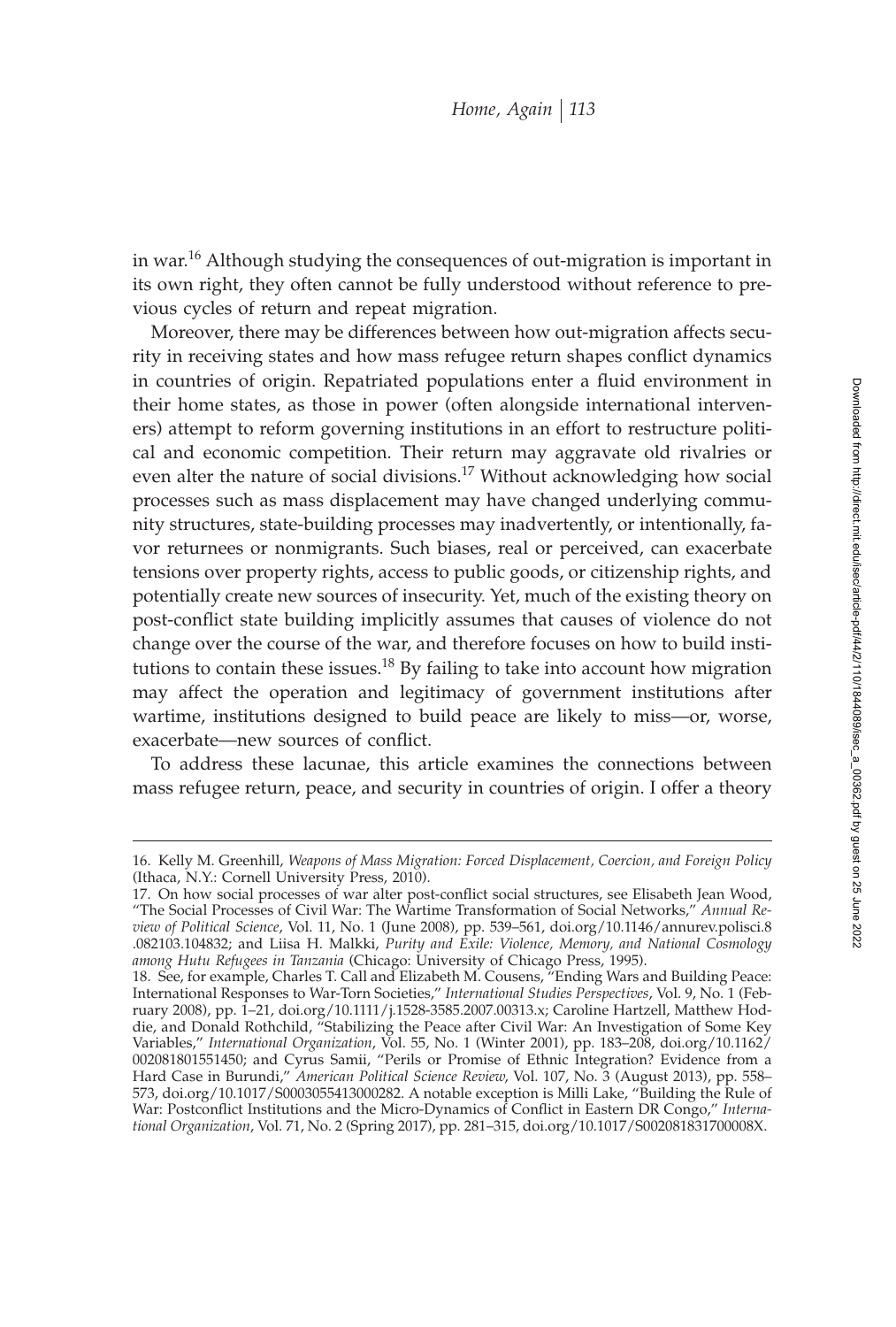to explain both the prevalence and character of returnee-nonmigrant divisions in post-conflict societies, arguing that return migration creates new, situational identity cleavages based on where individuals lived during the war. Because forced displacement is one of the most common consequences of civil war, the potential to categorize groups based on collective experiences of staying or fleeing is common across post-conflict settings. I then argue that in each civil war context, these latent divisions become salient and antagonistic when postconflict institutions (such as property rights, cultural traditions, or language laws) intentionally or unintentionally provide differential dividends to individuals based on their displacement history.

I lay out my theory and empirical evidence in the following five sections. First, I present my theory of return migration and conflict and then outline the methodological approach, case selection, data collection methods, and analysis of positionality and potential bias in the data. Second, I demonstrate how mass refugee return to Burundi after the country's 1993–2005 civil war created a culture of hostility between returnees and nonmigrants that manifested in widespread local-level conflict over land. Third, I analyze how local institutions in Burundi, namely informal and formal land governance, hardened the country's migration-related divisions. Fourth, I demonstrate that because return migration fomented new local conflict, when a new national-level electoral conflict arose in 2015, many returnees were already primed to leave the country and fled (again) to Tanzania. Thus, previous experiences of return migration shaped both the character and timing of renewed population flight in 2015. The final section discusses how understanding the connections between return migration and local conflict is critical for policymakers and humanitarian actors engaged in peacebuilding.

### *Theory and Empirical Approach*

In this section, I offer a theory to explain both the prevalence of return migration-related divisions in post-conflict societies and their variation in form and intensity. I then outline my research design and ethnographic approach.

### A THEORY OF RETURN MIGRATION AND CONFLICT

The theory draws on two key findings from the anthropological and sociological literatures on political violence. First, scholars have demonstrated that experiences of forced migration can alter conceptions of identity and national-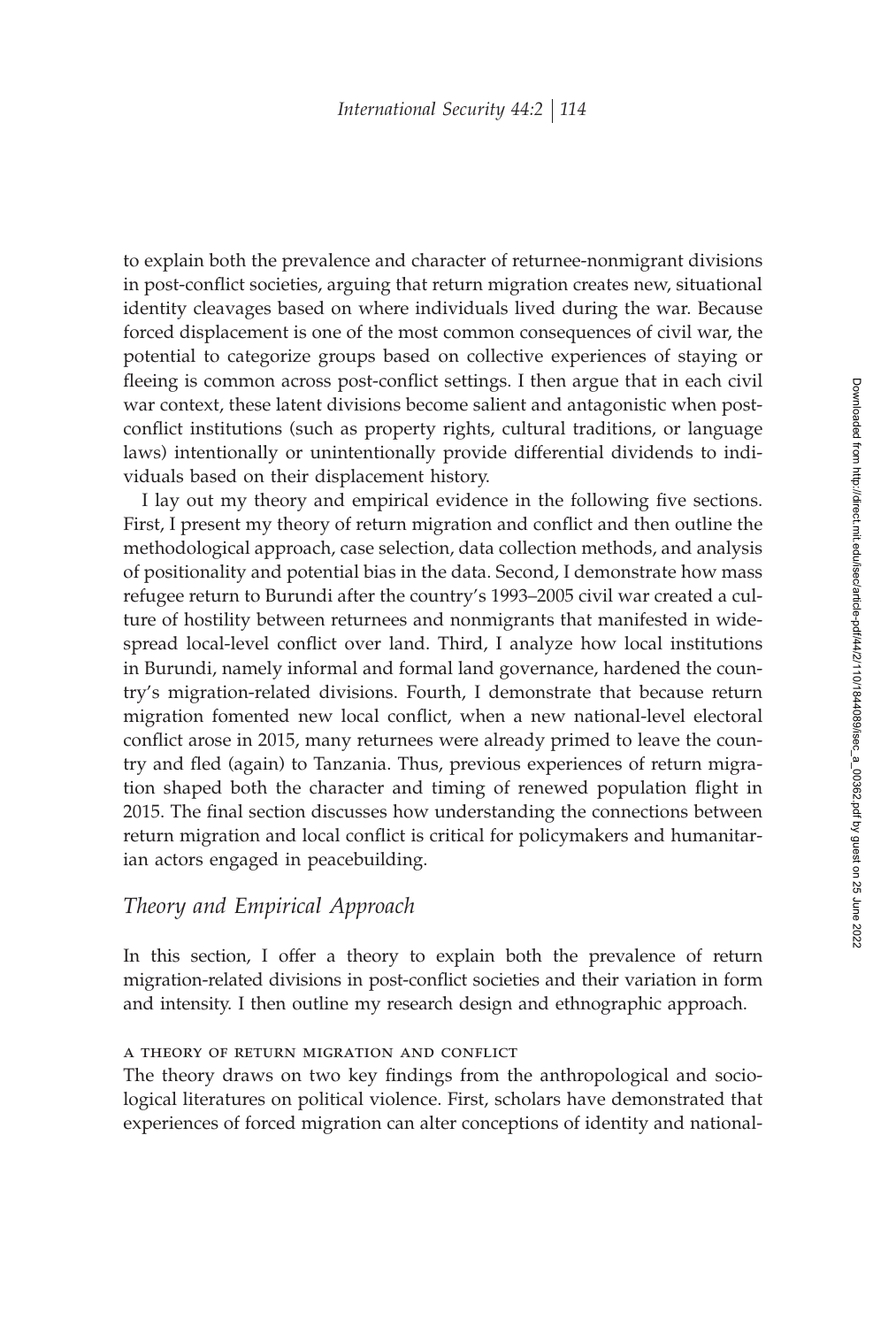ism, change individuals' priorities in the postwar period, and create new social networks both within and across borders.<sup>19</sup> Second, research shows that the experience of violence during civil war—who it is directed at and why—is frequently tied to local-level social dynamics, such as rivalries over land rights, power-brokering, clan competition, and inequality between villages. These local cleavages often differ significantly from the national division viewed as the broader cause of the war, such as religion, ethnicity, or national political grievances.<sup>20</sup>

Starting from these premises, I offer a two-part theory. First, I argue that return migration after civil war creates new local divisions based on where individuals lived during the war. These group categories may be as simple as "those who stayed in-country" and "those who left," or they can be further delineated by the type of displacement (internal vs. international), $^{21}$  host-country characteristics (region, political relationship to country of origin, language, etc.), or time period (e.g., era of flight and/or duration of exile). For individuals living abroad, shared experiences of adapting to new environments, combined with the very act of leaving, help create new networks and signals of group likeness. Some characteristics that define these networks are discrete and observable—language, accent, way of dress, religion. Others are

<sup>19.</sup> On identity and nationalism, see Malkki, *Purity and Exile*. On postwar priorities, see Wood, "The Social Processes of Civil War." On transnational networks, see Jennifer M. Brinkerhoff, "Diasporas and Development: What Role for Foreign Aid?" in Louis A. Picard, Robert Groelsema, and Terry F. Buss, eds., *Foreign Aid and Foreign Policy: Lessons for the Next Half-Century* (New York: Routledge, 2015), pp. 375–393; Yevgeny Kuznetsov, ed., *Diaspora Networks and the International Migration of Skills: How Countries Can Draw on Their Talent Abroad*, WBI Development Studies (Washington, D.C.: World Bank, 2006); Aihwa Ong, *Flexible Citizenship: The Cultural Logics of Transnationality* (Durham, N.C.: Duke University Press, 1999); Alejandro Portes, Luis E. Guarnizo, and Patricia Landolt, "The Study of Transnationalism: Pitfalls and Promise of an Emergent Research Field," *Ethnic and Racial Studies*, Vol. 22, No. 2 (January 1999), pp. 217–237, doi.org/10.1080/ 014198799329468; and Jeffrey H. Cohen, "Remittance Outcomes and Migration: Theoretical Contests, Real Opportunities," *Studies in Comparative International Development*, Vol. 40, No. 1 (March 2005), pp. 88–112, doi.org/10.1007/BF02686290.

<sup>20.</sup> Séverine Autesserre, *The Trouble with the Congo: Local Violence and the Failure of International Peacebuilding* (Cambridge: Cambridge University Press, 2010); Stathis N. Kalyvas, "The Ontology of 'Political Violence': Action and Identity in Civil Wars," *PS: Perspectives on Politics*, Vol. 1, No. 3 (September 2003), pp. 475–494, doi.org/10.1017/S1537592703000355; and Stathis N. Kalyvas, *The Logic of Violence in Civil War* (Cambridge: Cambridge University Press, 2006).

<sup>21.</sup> For the purposes of this article, I limit the inquiry to groups displaced across borders. Internal displacement may function similar to, though not exactly the same as, international displacement in the theory. The patterns I describe, however, will be most visible when a group fully exits the country and then returns as a result of their experiences in other countries, and the opportunity for narratives of competition over nationalism and citizenship.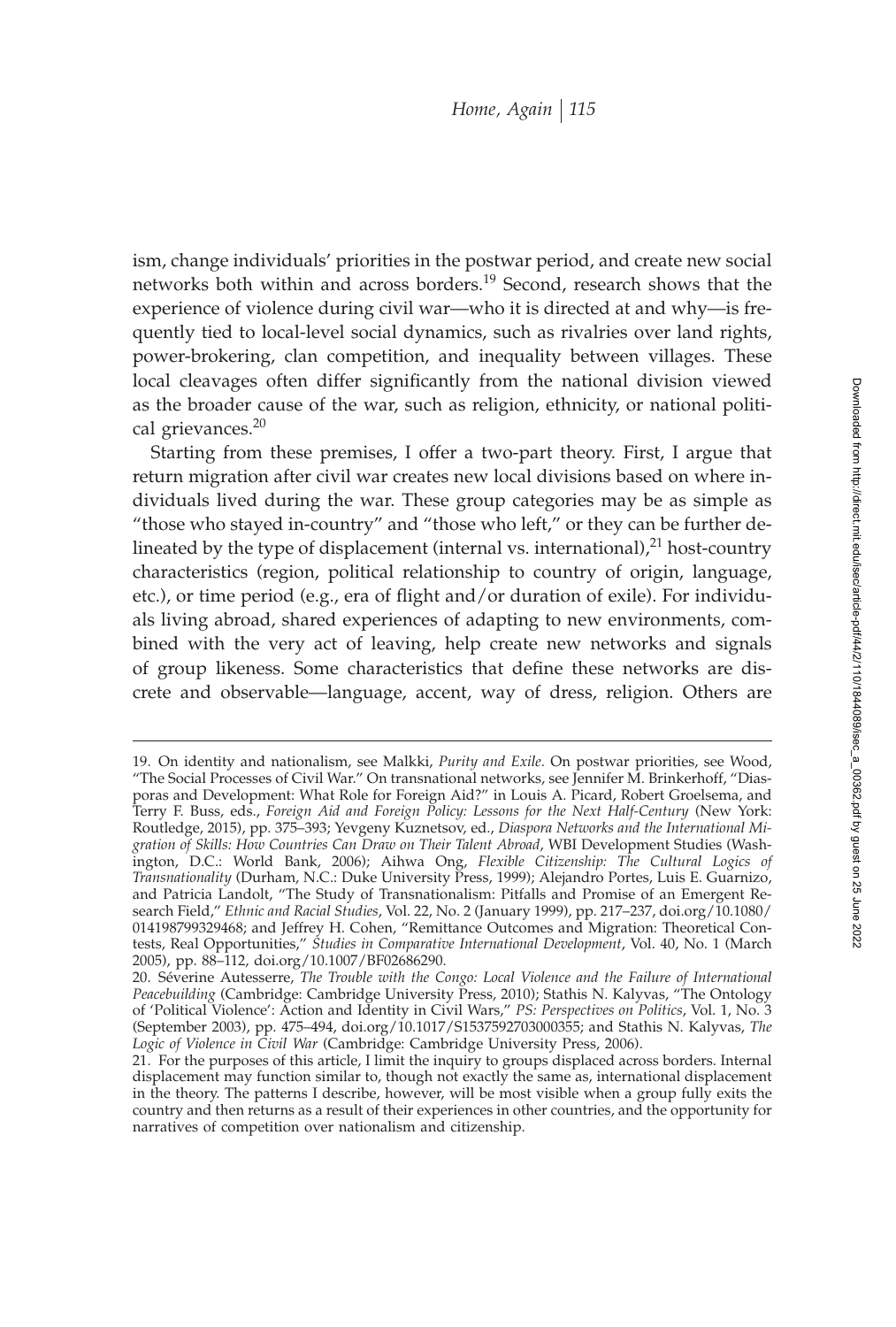more nuanced, based on perceptions of differences in national ideology or patriotism, roles in the prior conflict, access to wealth and education, or deservedness of peace dividends. Because most civil wars result in some form of forced displacement, the opportunity to categorize individuals according to those who stayed and those who left and returned is common across postconflict contexts.

Second, these displacement-based cleavages become more salient when post-conflict institutions create real or perceived differential outcomes for individuals based on their migration history. Institutions include both formal bodies and regulations, or informal practices at the national, regional, and community levels. Intentional institutional design choices or ambiguities in interpretation and implementation can produce different outcomes for returnees and nonmigrants. For example, national language laws may affect returnees who spent protracted periods of time in host countries with a different predominant language by impeding access to jobs, education, and health care. Informal land inheritance practices may create new sources of conflict when family members return from exile seeking to resettle in their home areas. Interaction with these formal and informal institutions can create an endogenous cycle whereby institutional biases shape and reify migration-related divisions: as individuals begin to understand their position in society as connected to their migration history, they adjust their future political and social behavior accordingly. For instance, if national language laws preclude Arabic-speaking returnees from pursuing jobs in the government, as they did in South Sudan, and narratives exist about returnees being less patriotic than those who stayed and fought for their country, returnees may interpret their inability to access jobs as the nonmigrants deliberately keeping them from power. These return migrants may then change their behavior in other aspects of political, economic, and social life accordingly. Of course, as with other types of identity divisions, elites may manipulate migration-based cleavages to their strategic advantage. Societies where institutions do not provide differential dividends to returnees and nonmigrants, or where policymakers quickly remedy disparities and ambiguities rather than exacerbate them, are less likely to see violent tension between these groups.

Importantly, the theory does not predict that divisions between returnees and nonmigrants will be stagnant. Rather, it allows for change depending on interaction with institutions and elites over time. Tensions between returnees and nonmigrants are therefore best understood on a scale from absence, to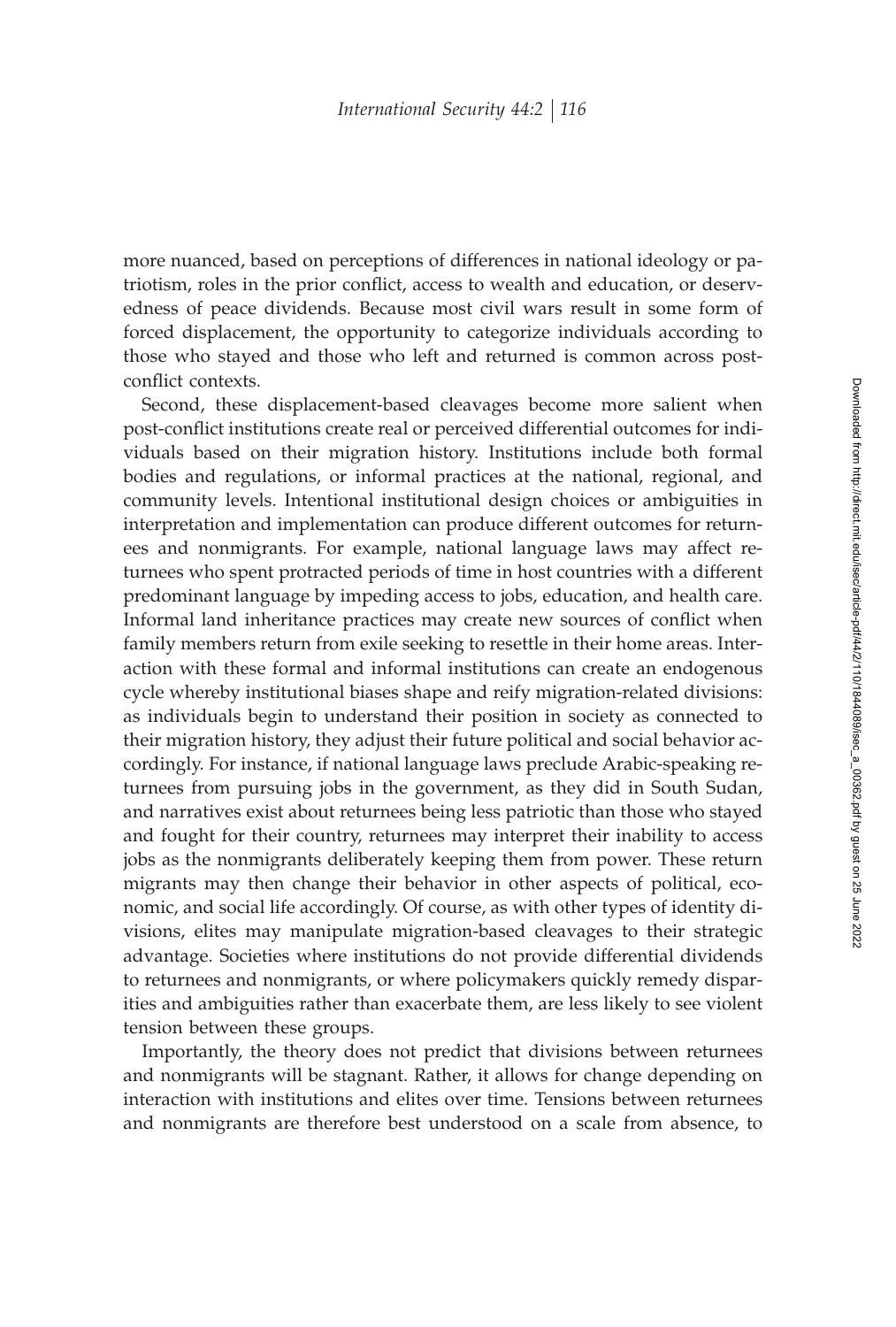peaceful delineation of categories, hostility, and violence. Widespread tensions between returning and nonmigrant populations after civil war can shape future large-scale conflict dynamics, should additional issues arise at the national level. Thus, the actual manifestation of violence during a renewed crisis may occur along migration-related lines, as individuals use the cover of national politics, or ally with elite actors, to follow through on the local returneenonmigrant rivalries.

### research design

I developed the theory inductively based on observations in South Sudan from 2011 through 2013. I then use an in-depth ethnographic case study of refugee return following Burundi's 1993–2005 civil war to evaluate the theory against evidence in a second case.<sup>22</sup> In a case study approach, theory development and theory testing are often intertwined, and this project is no exception.<sup>23</sup> But by developing the primary theoretical constructs in South Sudan first, and then conducting the ethnographic study in a different context, I am able to get better analytical leverage to assess whether the expected dynamics appear outside the conditions in which they were originally developed.

Both the methodology and case selection offer a number of advantages. Process tracing and thick description using ethnographic data are effective tools for assessing evidence against theory-generated expectations and eliminating alternative explanations. $24$  This type of inquiry is especially suited to documenting and evaluating complex meso- and micro-level dynamics over time such as the intricate interactions between return migration, community identity, institutions, and violence, which are central to my theory.<sup>25</sup> Whereas sur-

25. Sarah Elizabeth Parkinson, "Organizing Rebellion: Rethinking High-Risk Mobilization and

<sup>22.</sup> Stephen Van Evera notes that, in a single case study, "process tracing often offers strong tests of a theory." Understanding the antecedent conditions necessary for the theory to operate then requires examining other cases. Van Evera, *Guide to Methods for Students of Political Science* (Ithaca, N.Y.: Cornell University Press, 1997), pp 65–66.

<sup>23.</sup> James Mahoney, "Process Tracing and Historical Explanation," *Security Studies*, Vol. 24, No. 2 (April 2015), pp. 200–218, doi.org/10.1080/09636412.2015.1036610.

<sup>24.</sup> On case studies, see Van Evera, *Guide to Methods for Students of Political Science*; James Mahoney, "The Logic of Process Tracing Tests in the Social Sciences," *Sociological Methods & Research*, Vol. 41, No. 4 (November 2012), pp. 570–597, doi.org/10.1177/0049124112437709; and Alexander L. George and Andrew Bennett, *Case Studies and Theory Development in the Social Sciences* (Cambridge, Mass.: MIT Press, 2005). On thick description, see David Collier, Henry E. Brady, and Jason Seawright, "Sources of Leverage in Causal Inference: Toward an Alternative View of Methodology," in Henry E. Brady and David Collier, eds., *Rethinking Social Inquiry: Diverse Tools, Shared Standards*, 2nd ed. (Lanham, Md.: Rowman & Littlefield, 2010), pp. 161-200.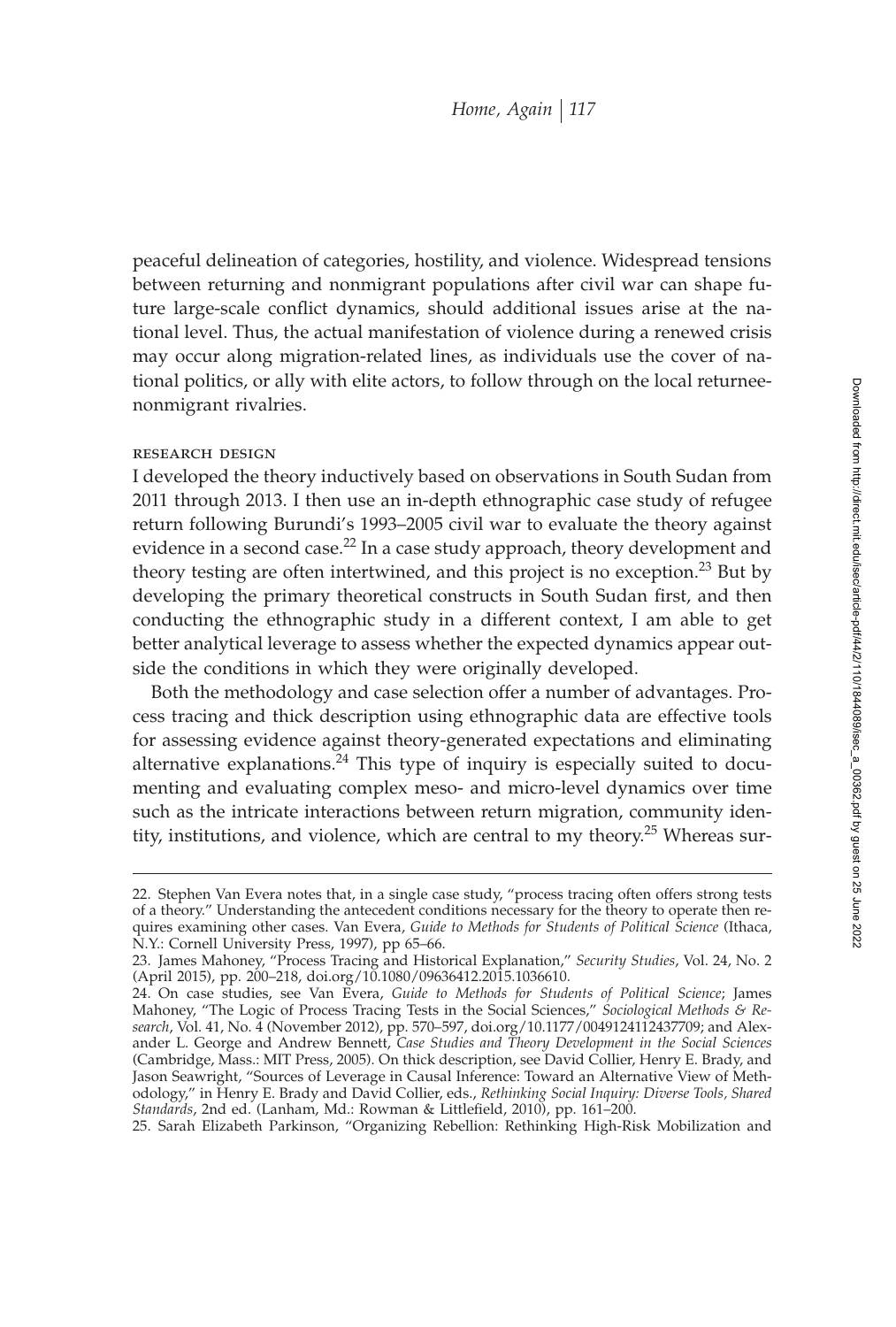vey work often requires researchers to impose external categorizations to develop survey instruments, by using an ethnographic approach, I am able to gather data on the meaning-making processes themselves and explore how individuals' ideas, beliefs, values, and preferences are embedded in power relationships in their communities without externally framing the narratives at the outset.<sup>26</sup> Additionally, semi-structured interviews, repeat interactions, and metadata allow researchers to identify and apprehend why certain political behavior makes sense when considered in context. This metadata is especially important when working with communities that have recently experienced the type of violence that leads to mass forced migration. Individuals in these areas are likely to be skeptical of outsiders, and key informants will likely have participated in or witnessed violence. Analyzing metadata, such as dissimulation or nonverbal communication (e.g., silences, gestures, and tone of voice) can reveal useful information about how social and political dynamics inform what interviewees are willing to say and how they prefer to portray themselves to outsiders.<sup>27</sup>

Burundi is a particularly useful case for studying refugee return. The country has experienced repeated cycles of forced migration, which allows for the investigation of my theoretical expectations about differentiation among subsets of return migrants who fled to different destinations, at different times, or to different types of host countries. The timing was such that return migration had been completed no more than ten, but no less than two, years from when I began data collection. This timing allowed for migration-related divisions to develop, ebb, or persist, and thus provided the opportunity to explore change over time.

Social Networks in War," *American Political Science Review*, Vol. 107, No. 3 (August 2013), p. 420, doi.org/10.1017/S0003055413000208.

<sup>26.</sup> Dvora Yanow, "Dear Author, Dear Reader: The Third Hermeneutic in Writing and Reviewing Ethnography," in Edward Schatz, ed., *Political Ethnography: What Immersion Contributes to the Study of Power* (Chicago: University of Chicago Press, 2009), pp. 275–302; Parkinson, "Organizing Rebellion," pp. 418–432; Lorraine Bayard de Volo and Edward Schatz, "From the Inside Out: Ethnographic Methods in Political Research," *PS: Political Science and Politics*, Vol. 37, No. 2 (April 2004), pp. 267–271, doi.org/10.1017/S1049096504004214; Lisa Wedeen, "Reflections on Ethnographic Work in Political Science," *Annual Review of Political Science*, Vol. 13, No. 1 (May 2010), pp. 255–272, doi.org/10.1146/annurev.polisci.11.052706.123951; and Erica S. Simmons and Nicholas Rush Smith, "Comparison with an Ethnographic Sensibility," *PS: Political Science & Politics*, Vol. 50, No. 1 (January 2017), pp. 126–130, doi.org/10.1017/S1049096516002286.

<sup>27.</sup> Lee Ann Fujii, "Shades of Truth and Lies: Interpreting Testimonies of War and Violence," *Journal of Peace Research*, Vol. 47, No. 2 (March 2010), pp. 231–241, doi.org/10.1177/0022343309353097.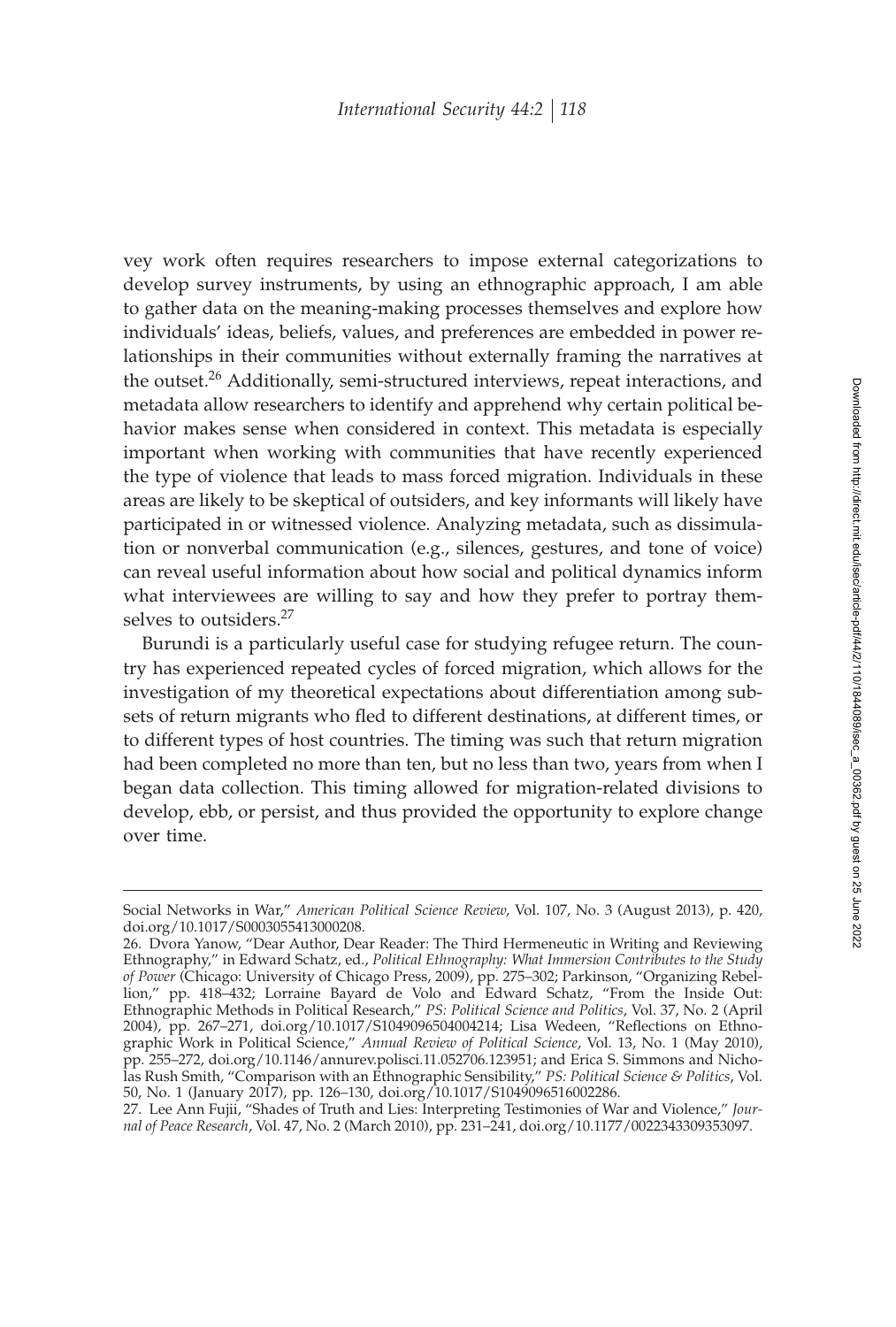Burundi is also a hard case for my theory. Unlike in South Sudan, migration from Burundi was highly correlated with preexisting ethnic cleavages: the majority of refugees in Tanzania were Hutu, whereas Tutsi were more likely to stay in-country during the war. Therefore, in expectation refugee return would be more likely to exacerbate these preexisting ethnic divisions rather than produce new, cross-cutting, migration-related divisions.

Finally, the 2015 electoral crisis in Burundi provided a unique opportunity to evaluate how the experience of return migration affects individuals' future behavior. Faced with political uncertainty, many Burundians were forced (again) to make a decision whether or not to flee the country. I was thus able to explore whether prior experiences of return affected individuals' future decisionmaking in a particularly high-stakes context.

### CONFIRMING AND DISCONFIRMING EVIDENCE

Having developed the core aspects of this theory in South Sudan, I outlined a set of indicators for evaluating how well the argument held in other environments. A monthlong exploratory trip to Burundi allowed for both preliminary deductive evaluation of the theory and additional inductive refinement. In particular, on this preliminary trip I observed that land governance was the likely intervening institution at play reifying identity categories in Burundi (as opposed to my observations about language laws in South Sudan). I then returned to Burundi (and later Tanzania) to conduct the primary data collection for the ethnographic case study.

Based on my theory, I expected to see new group categorizations in Burundi between returning and nonmigrant populations, potentially cutting across preexisting divisions such as ethnicity. Because there were two distinct waves of out-migration, and markedly different characteristics between host countries, there could be additional delineation of the returnee group according to the era in which they fled or country to which they fled. Further, if these divisions were particularly strong, I expected that competition between these groups would converge around institutions that were perceived to provide different outcomes to migrants and nonmigrants.

If my theory did not fit the Burundian context, respondents would be more likely to focus on general malaises of the community (poverty, health) or to highlight preexisting divisions, such as ethnicity, religion, political party, or other local-level rivalries, as the primary cleavages in their community. Evidence that returnee-nonmigrant labels were used simply to couch references to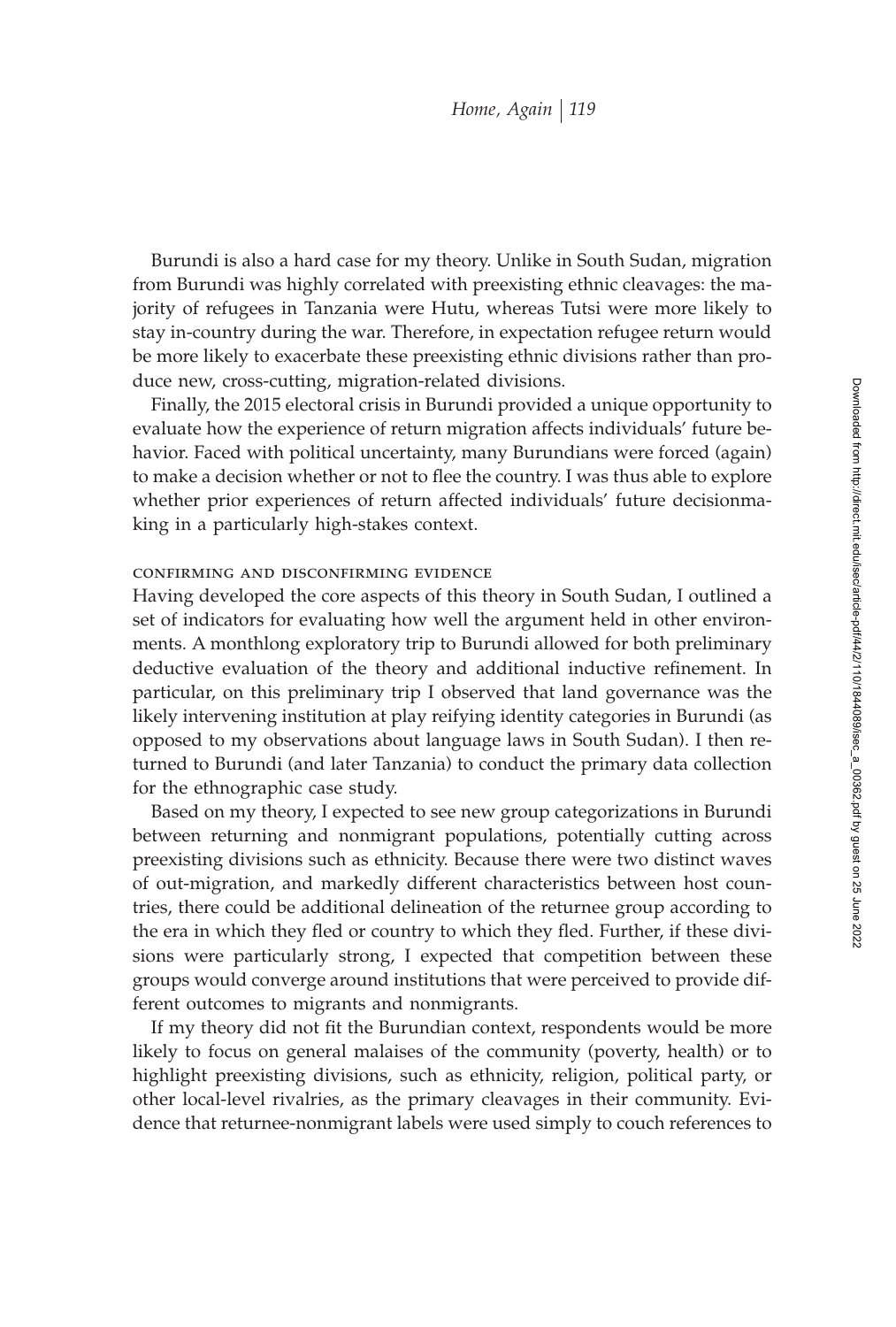preexisting divisions, such as ethnicity, would also suggest that migrationrelated divisions were less important.

I then used the 2015 national electoral crisis to further examine the salience of return-related divisions. Evidence from my two trips to Burundi prior to the crisis established that tension along the return migration-based cleavage centered on land ownership. Therefore, if these divisions were particularly salient, I expected Burundian refugees to cite land conflict between returnees and nonmigrants as among their reasons for renewed flight. I also anticipated that some Burundians would have tried to exit Burundi before the opening of the borders following the 2015 conflict. If the migration-related divisions were less salient, I expected Burundian refugees to cite push factors related to the national-level political conflict (fighting between political parties, targeting for recruitment into armed groups, repression of perceived opposition voices) or general fear of war as their primary reason for fleeing. An absence of migration, or attempted migration, prior to 2015 would also indicate that the locallevel issues related to migration were less important compared to national political party divisions.

### data collection

I gathered data for this project over the course of nine months of research on both sides of the Burundi-Tanzania border from 2014 to 2016.<sup>28</sup> Overall, I conducted 258 semi-structured interviews with Burundian civilians, international humanitarian organization staff, Tanzanian and Burundian government officials, and Tanzanian villagers, in addition to countless hours of field observation.

I conducted the research in three primary areas: (1) villages in Makamba

<sup>28.</sup> This project was conducted under Columbia University's Institutional Review Board protocol no. AAAN7454. In Burundi, I obtained approval from the Ministry of the Interior. In Tanzania, I conducted research with a permit from the Ministry of Home Affairs to enter the refugee camps, reapproved monthly in 2015 and 2016. Normally, international research is approved by Tanzania's Commission for Science and Technology (COSTECH). Because of upcoming elections, however, the COSTECH review board was not meeting and I was advised that the government may suppress research on refugee issues. Instead, my local partner organization advised that they take the research project under their umbrella, which did not require COSTECH approval. Although this sufficed in practice, I wanted to ensure the Tanzanian government approved of the project, so, upon returning to Tanzania to conduct follow-up interviews in 2017, I applied and received COSTECH approval (no. 2017-287-NA-2017-139). On the difficulties and ethical considerations in obtaining local research approvals, see Kate Cronin-Furman and Milli Lake, "Ethics Abroad: Fieldwork in Fragile and Violent Contexts," *PS: Political Science & Politics*, Vol. 51, No. 3 (July 2018), pp. 607–614, doi.org/10.1017/S1049096518000379.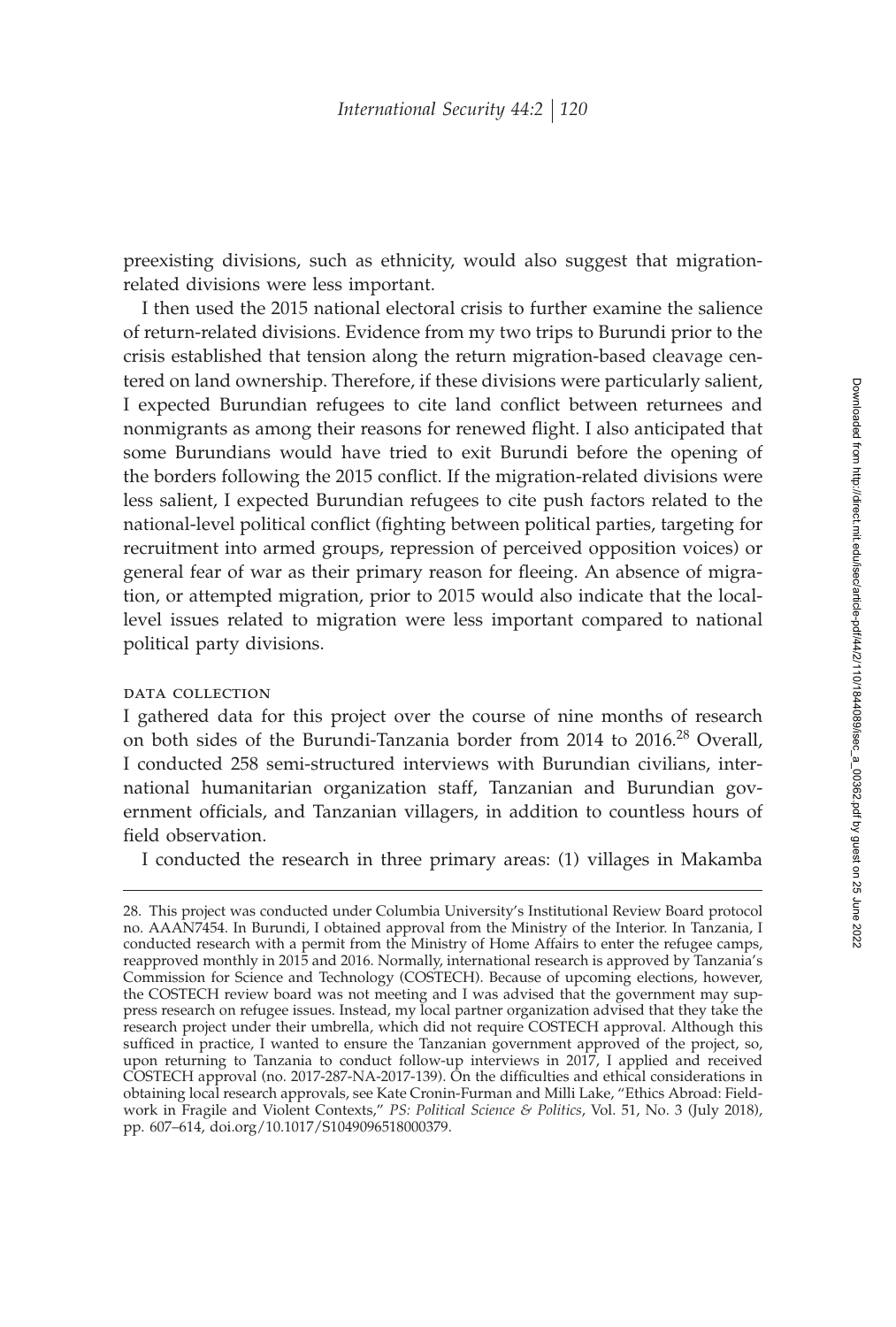Province in Burundi; (2) the Nyarugusu Refugee camp in Tanzania; and (3) Ilagala village, a small farming town in Tanzania's Kigoma region. Makamba Province received the most returnees from Tanzania to Burundi after the civil war. I selected villages in Makamba to get a diversity of settings and experiences (e.g., rural hillsides, town centers, Peace Villages, and areas with known issues of land conflict or relatively fewer known issues of land conflict.). Nyarugusu was the first camp to receive refugees from Burundi in Tanzania when violence broke out in Burundi in 2015. Finally, I included a non-camp field site in Tanzania to explore the nature of migration after the Burundian civil war, but prior to the renewed conflict in Burundi that began in April 2015, commonly referred to as the "third mandate crisis." I chose the village of Ilagala because of its reputation as a clandestine destination for Burundians wishing to live in Tanzania, and because it was the site of a recent International Organization for Migration pilot program to register Burundian "irregular migrants." Through the program, Burundians living illegally in Ilagala who could prove they were refugees from the 1993 civil war were given a type of Tanzanian identity card that allowed them to live legally in the area for two years. Individuals outed as illegal migrants could face imprisonment or deportation, and would be wary of publicly identifying as Burundian or speaking to outsiders. Therefore, by choosing a village that had already experienced a registration program, I was, by my presence, less likely to jeopardize their safety in the community.

I adapted my sampling methods per the demands in each site. In Makamba Province, I used a "random-walk method" to collect semi-structured interviews in the villages, in addition to key-informant and expert interviews. In Nyarugusu, I devised a random-walk procedure, stratified by residential zone. I conducted both randomly selected and nonrandom informant interviews in all the Burundian zones open in camp at the time.<sup>29</sup> In Ilagala, I used snowball sampling, rather than random walks, to better protect the safety and anonymity of interviewees.

<sup>29.</sup> For the randomized interviews in the refugee camps, I conducted an estimated census of shelters in each zone. I counted the shelters in one block of the zone, and used the count to extrapolate an approximate number of houses and total population of each zone. I then used a random, number-generated guide based on the approximate number of shelters to the closest 100 to select the houses that I would approach for an interview. Not all interviews, however, were randomized. Some were conducted with the elected leaders of the blocks, with individuals who approached me directly, snowball-referred informants, and with Burundian and Tanzanian staff of NGOs in the camps, among others.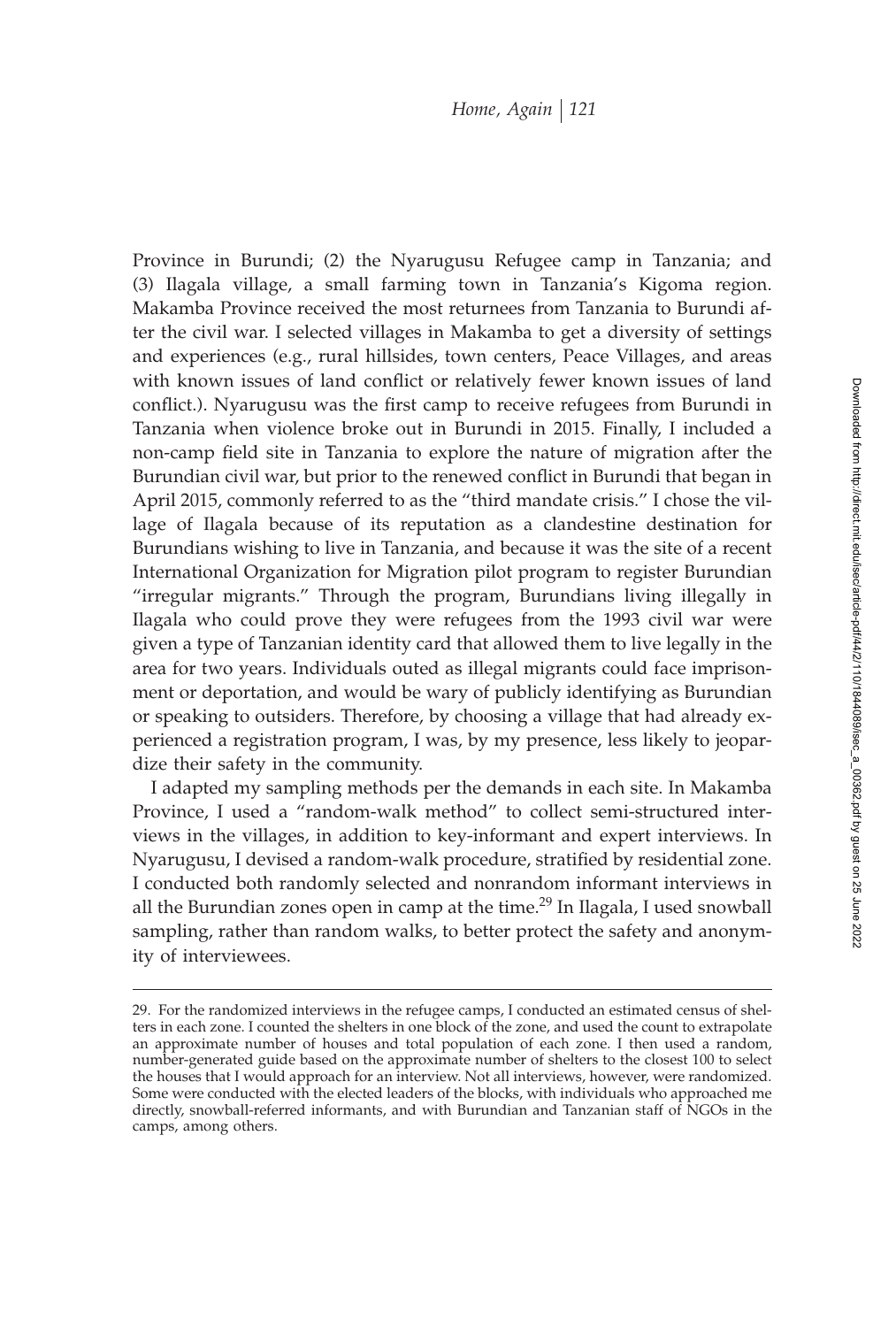### positionality and bias

The primary aspect of my positionality that could have biased the data was that because I am a young, white, American, female, many of my interviewees assumed I was a humanitarian aid worker.<sup>30</sup> I took a number of precautions to combat this perception. I hired my own driver most days while in Makamba and Ilagala, rather than riding in a nongovernmental organization (NGO) vehicle. The camp managers in Tanzania, however, required that I enter in an NGO vehicle. I therefore limited my association with the NGOs in other ways: I walked through the camp to conduct interviews rather than traveling in the residential zones by car; I never wore an NGO badge or a shirt with a logo (which all NGO staff were required to do); and I repeatedly emphasized in my informed-consent process that I was not with an NGO or a government agency, and I could not offer respondents any immediate assistance in exchange for speaking with me. $31$ 

Still, because most of the white women in the area were aid workers, I am conscious in analyzing interview data that participants may still have thought that I worked with an NGO, and therefore framed their stories to better elicit aid. I analyzed interviews in which the interviewees placed themselves and their families as the sole victims with a measure of caution (for example, in a land conflict, the interviewees may also have been perpetrators of violence). Most important for my theory, however, was not culpability in violence or victimhood, but who interviewees identified as the competing sides in conflicts: Did they say they were attacked by other Hutus? By the government? Or, did they frame the conflict as occurring between returnees and nonmigrants? Therefore, even responses intended to establish interviewees' deservedness of humanitarian aid are unlikely to have biased the analysis of the existence and salience of return migration–related situational identities.

# *Cycles of Forced Migration in Burundi*

Although there have been many instances of forced migration in Burundi since independence, I focus on three primary cycles. First, in 1972 a selective geno-

<sup>30.</sup> On positionality, see Yanow, "Dear Author, Dear Reader." On perceptions of researchers as aid workers or missionaries, see Elisabeth Jean Wood, "The Ethical Challenges of Field Research in Conºict Zones," *Qualitative Sociology*, Vol. 29, No. 3 (September 2006), pp. 373–386, doi.org/ 10.1007/s11133-006-9027-8.

<sup>31.</sup> On occasion, if respondents in the refugee camp indicated they were facing a specific issue, I referred them to the NGO in camp that provided the appropriate care.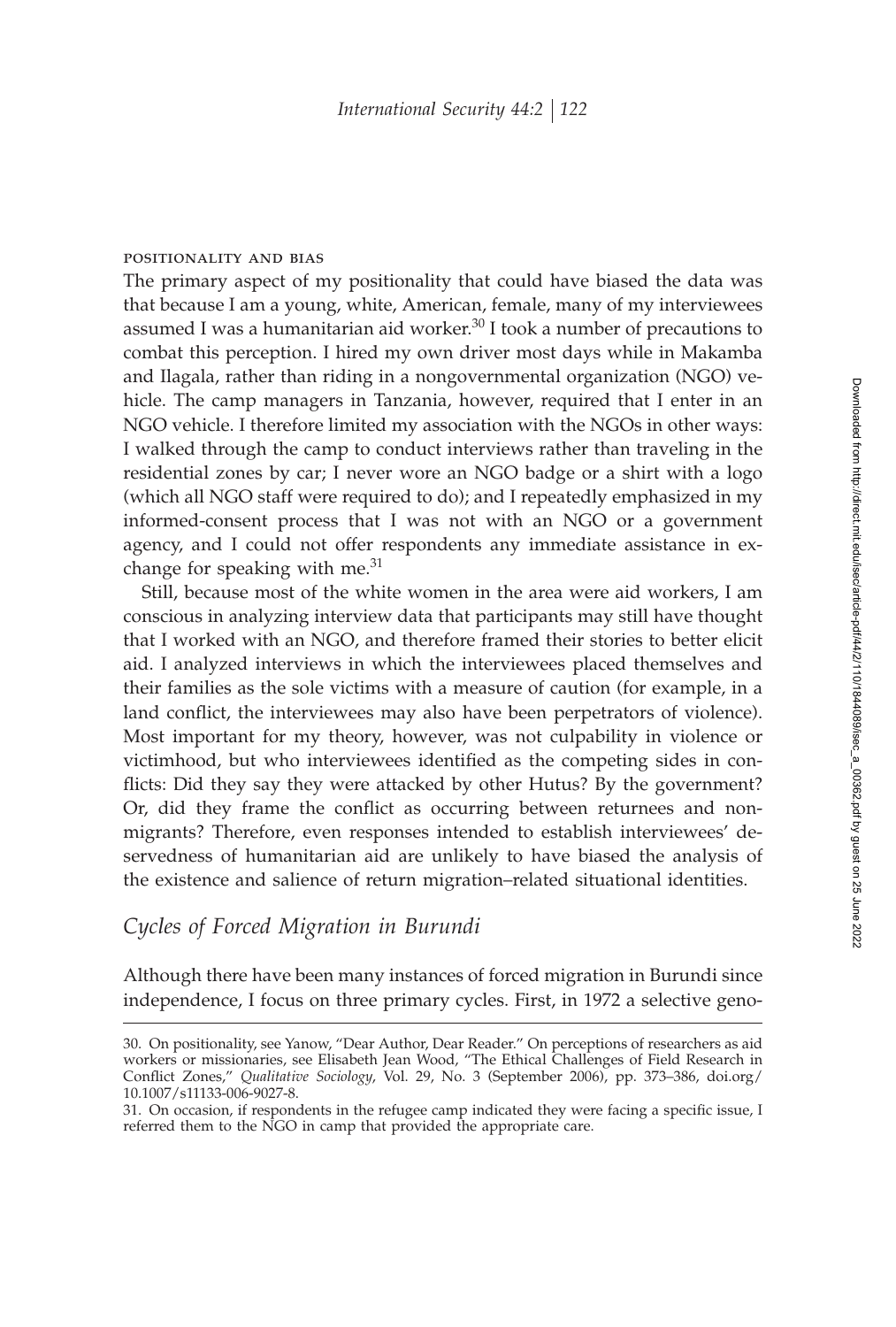cide in Burundi, in which the predominantly Tutsi government organized the killing of 200,000–300,000 Hutu civilians, sent at least 217,000 Burundians across the border to refugee camps in Tanzania (known as the "Old Settlements").<sup>32</sup> Policymakers refer to this group of refugees as the "1972 caseload." Some of these 1972 refugees returned to Burundi in the late 1980s, whereas others remained in Tanzania.

The second mass displacement began in 1993 with the assassination of President Melchior Ndadaye, and spiked again in 1996 through 1997 at the start of the civil war. Again, hundreds of thousands of Burundians fled to Tanzanian refugee camps and villages. Most of these refugees were housed in a different set of refugee camps, known as the "New Settlements," and the existing camps that housed primarily the 1972 refugees were renamed the "Old Settlements." The international community and Burundian policymakers refer to this cohort as the "1993 caseload." Like in 1972, refugees fleeing in the 1990s were primarily Hutu, with the majority congregating in Tanzania. Tutsi civilians were more likely to stay in-country, though many were displaced internally, and some fled to Rwanda or elsewhere in the region. Some of the socalled 1993 caseload had also fled in 1972, spending only a handful of years back in Burundi before fleeing again. The "1993 caseload" label is therefore a misnomer: it more accurately refers to refugees who lived in the New Settlements.

Finally, in 2015, amid a renewed political crisis more than 413,000 Burundians fled to neighboring countries.<sup>33</sup> More than half of these refugees fled to Tanzania, while the other half escaped to Rwanda, the Democratic Republic of Congo, and Uganda.

<sup>32.</sup> René Lemarchand, *The Dynamics of Violence in Central Africa* (Philadelphia: University of Pennsylvania Press, 2009), p. 129; and Eveline Wolfcarius and Edwin Seleli, "Repatriation of 1972 Burundian Refugees Hits 50,000 Mark" (Geneva: United Nations High Commissioner for Refugee [UNHCR], September 16, 2009), http://www.unhcr.org/en-us/news/latest/2009/9/4ab0db636/ repatriation-1972-burundian-refugees-hits-50000-mark.html. These estimates do not include urban refugees. For discussion of urban refugees in Tanzania, see Marc Sommers, *Fear in Bongoland: Burundi Refugees in Urban Tanzania*, Vol. 8: *Refugee and Forced Migration Studies* (New York: Berghahn, 2001). On the history of displacement in Burundi, see Prisca Mbura Kamungi, Johnstone Summit Oketch, and Chris Huggins, "Land Access and the Return and Resettlement of IDPs and Refugees in Burundi," in Christopher Huggins and Jenny Clover, eds., *From the Ground Up: Land Rights, Conºict, and Peace in Sub-Saharan Africa* (Pretoria, South Africa: Institute for Security Studies, 2005), pp. 196–205.

<sup>33.</sup> This was the peak refugee count in March 2018. UNHCR, "Operations Portal: Burundi Situation," Refugee Situations (Geneva: UNHCR, accessed October 6, 2018), http://data2.unhcr.org/ en/situations/burundi?id-212.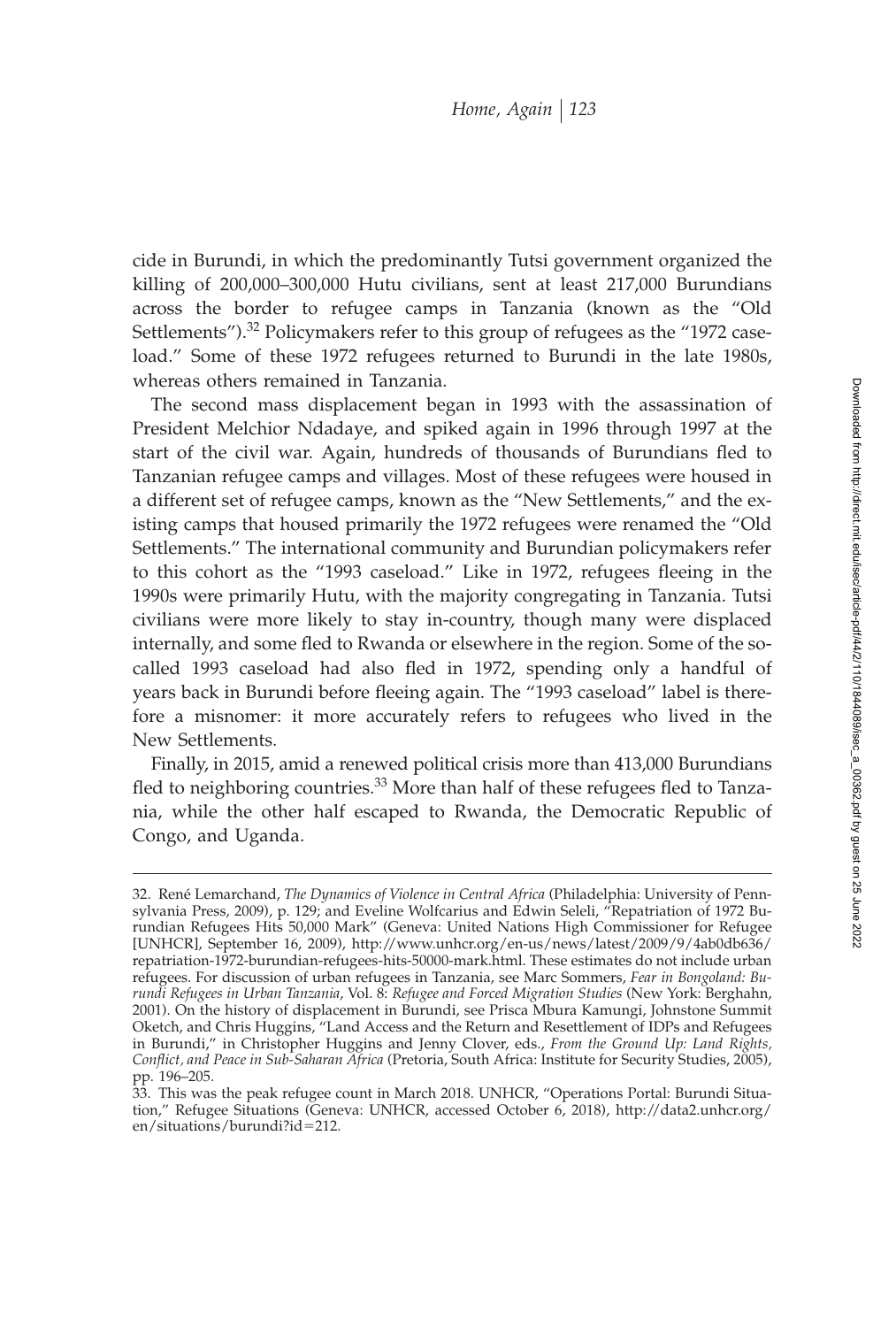Importantly, during each of these cycles, government agents and civilians who remained in-country expropriated land left behind by Burundians in exile.<sup>34</sup>

Starting around 2002, with the civil war drawing to a close, hundreds of thousands of Burundians living abroad returned to Burundi. Some returned by choice, others by force. Tens of thousands of the Burundians living in the New Settlements did not want to go back. Many feared that their land in Burundi had been taken and they would have no place to which to return.<sup>35</sup> In delaying their return to Burundi, however, refugees ran the risk of being associated with the splinter rebel group/opposition party, the FNL, which maintained a presence in refugee camps in Tanzania. Despite their common origins as Hutu-nationalist rebel groups formed in exile, the FNL continued fighting after the primary insurgent group (turned political party), the Conseil National Pour la Défense de la Démocratie–Forces pour la Défense de la Démocratie (CNDD-FDD), took power in 2005.<sup>36</sup>

In 2007, Tanzania announced that it would begin closing the New Settlements housing these refugees. Some of the Burundians in these camps found ways to remain in Tanzania illegally rather than repatriating, often living in small towns such as Ilagala and farming for Tanzanian villagers. In 2012, Tanzania closed down the last of the New Settlements, forcing the remaining 37,000 refugees to return to Burundi through a process called "orderly repatriation."<sup>37</sup>

<sup>34.</sup> See Aymar Nyenyezi Bisoka and An Ansoms, "Arène foncière au Burundi: Mieux comprendre les rapports de force" [The land arena in Burundi: Better understanding the balance of power], in Filip Reyntjens, Stef Vandeginste, and Marijke Verpoorten, eds., *L'Afrique des Grands Lacs: Annuaire, 2011–2012* (Africa's Great Lakes: Yearbook, 2011–2012) (Paris: L'Harmattan, 2012), pp. 37–58.

<sup>35.</sup> Author interviews, 2015–2016.

<sup>36.</sup> The FNL signed a cease-fire with the CNDD-FDD-led government in 2008, but remains one of the primary political opposition parties.

<sup>37.</sup> Approximately 2,700 Burundians were allowed to remain as individual asylum seekers. "On the Closure of the Mtabila Camp in the United Republic of Tanzania and the Return to Burundi of the Former Refugees, 15 October 2012–31 March 2013," Consolidated Inter-Agency Information Note (Geneva: UNHCR, n.d.), http://www.unhcr.org/50a5ff63c.pdf. Both refugees and NGO staff familiar with the situation reported that numerous human rights violations occurred in the process, including burning down refugees' residences and beating them on to buses. See Amnesty International, "Burundian Refugees in Tanzania Intimidated into Returning Home" (London: Amnesty International, June 29, 2009), https://www.amnesty.org/en/latest/news/2009/06/burundian-refugees-tanzania-intimidated-returning-home-20090629; and "An Urgent Briefing on the Situation of Burundian Refugees in Mtabila Camp in Tanzania" (New York: International Refugee Rights Initiative and Rema Ministries, August 10, 2012), http://refugee-rights.org/wp-content/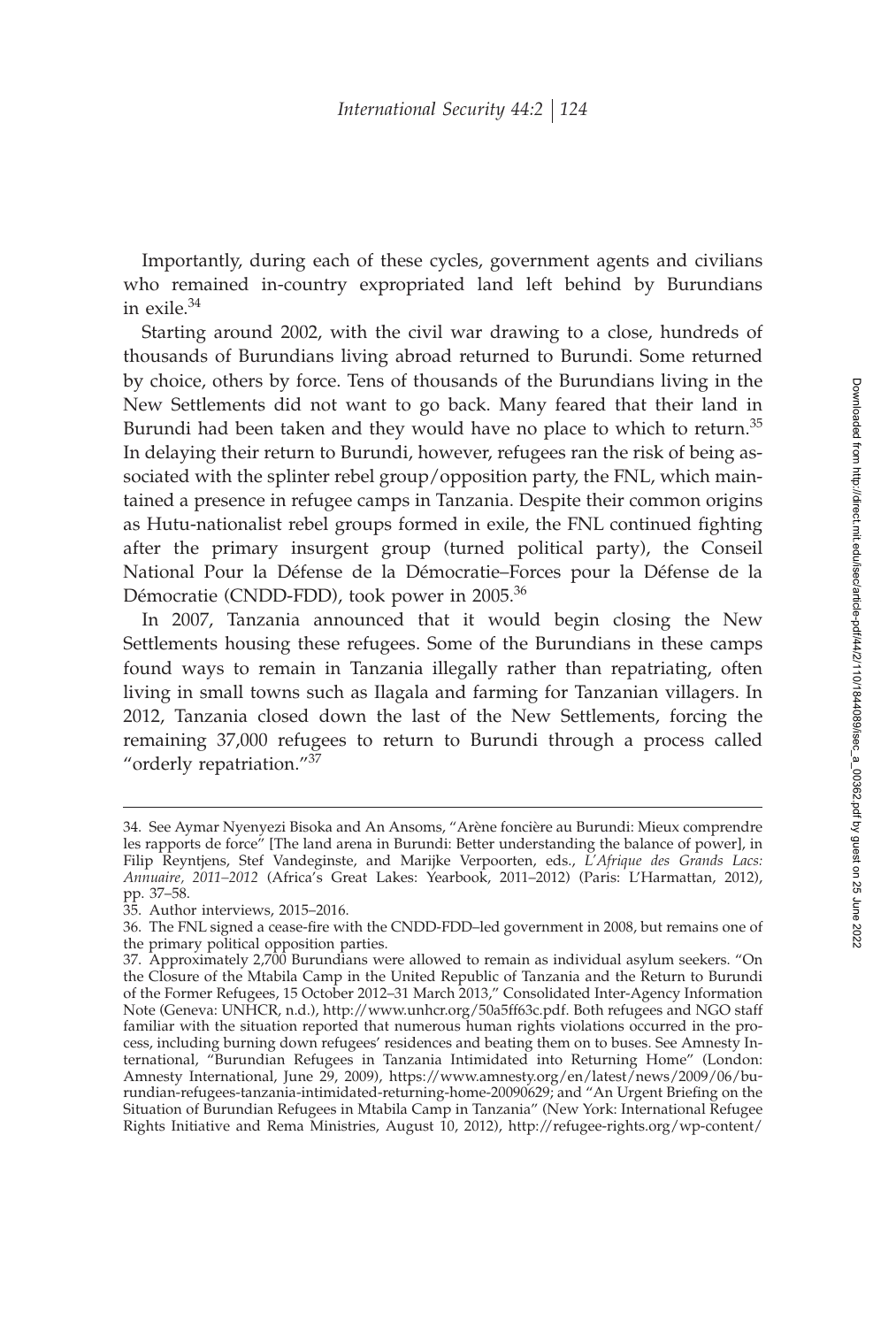Exact data on how many Burundians fled in which period, where they fled, and if and where they returned do not exist. Estimates suggest, however, that in 1972 at least 217,000 Burundians fled to Tanzania. By 2003, ten years after the 1993 civil war had begun, the United Nations (UN) estimated that a total of 500,000 Burundian refugees were living in official camps in Tanzania from both the 1972 and 1993 out-migrations. The total number of Burundians living in Tanzania was likely much greater, as an estimated 300,000 Burundian refugees lived illegally in the Tanzanian countryside and urban centers.<sup>38</sup> The UN estimated that close to 500,000 refugees returned to Burundi from 2002 to 2012.<sup>39</sup> Although it is unclear exactly how many from each caseload returned, of the 1972 population still living in the Old Settlements, approximately 160,000 applied for naturalization in Tanzania and 55,000 expressed desire to repatriate. This number, however, likely underestimates the total number of 1972 caseload returnees who may have returned prior to the UN's organized efforts to close the camps, did not live in camps, or returned during the two interwar periods.<sup>40</sup>

# *The Making of "Les Rapatriés" and "Les Résidents" in Burundi*

After the 1993–2005 civil war, experts worried that the mass return of Hutu refugees from Tanzania to Burundi would provoke ethnic tensions and destabilize the peacebuilding process. $41$  Return migration did indeed incite widespread local-level violence in Burundi, but these conflicts were not simply

40. Fransen and Kuschminder, "Back to the Land."

uploads/2019/02/An-urgent-briefing-on-the-situation-of-Burundian-refugees-in-Mtabila-campin-Tanzania-International-Refugee-Rights-Initiative-and-Rema-Ministries.pdf.

<sup>38.</sup> International Crisis Group, "Fields of Bitterness (I): Land Reform in Burundi" (Brussels: International Crisis Group, February 2014), https://www.crisisgroup.org/africa/central-africa/ burundi/fields-bitterness-i-land-reform-burundi.

<sup>39.</sup> Sonja Fransen and Katie Kuschminder, "Back to the Land: The Long-Term Challenges of Refugee Return and Reintegration in Burundi" (Geneva: UNHCR, August 2012), http://www.unhcr .org/5040ad9e9.pdf; and UNHCR, "UNHCR Burundi Country Briefing" (Geneva: UNHCR, August 2009), http://www.globalprotectioncluster.org/\_assets/files/field\_protection\_clusters/ Burundi/files/UNHCR\_BDI\_Country%20briefing\_EN\_AUGUST09-EN.pdf.

<sup>41.</sup> International Crisis Group, "Refugees and Displaced Persons in Burundi (I): Defusing the Land Time-Bomb" (Brussels: International Crisis Group, October 2003), https://www.crisisgroup .org/fr/africa/central-africa/burundi/refugees-and-displaced-persons-burundi-defusing-landtime-bomb; Mathijs Van Leeuwen, "Crisis or Continuity? Framing Land Disputes and Local Conflict Resolution in Burundi," *Land Use Policy*, Vol. 27, No. 3 (July 2010), pp. 753-762, doi.org/ 10.1016/j.landusepol.2009.10.006; and Judith Vorrath, "From Refugee Crisis to Reintegration Crisis? The Consequences of Repatriation to (Post-) Transition Burundi," in Stefaan Marysse, Filip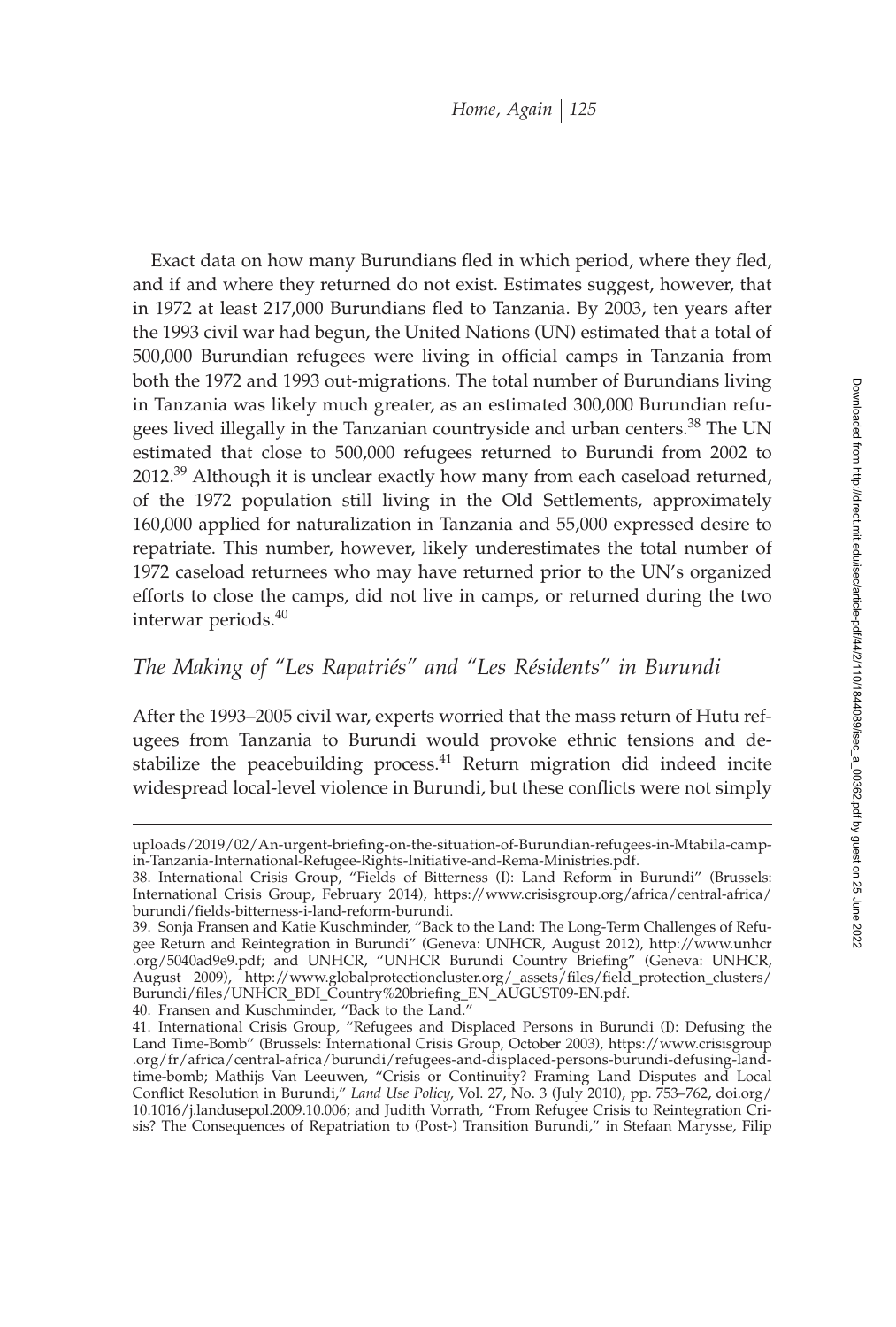the result of reignited ethnic rivalries. Rather, refugee return also created new cross-cutting divisions in Burundi between returnees and nonmigrants.

presence of migration-based divisions

In this section, I use ethnographic evidence of group labeling, attribution of group characteristics, and narratives of group competition to demonstrate the existence of displacement-related divisions in postwar Burundi. These divisions were distinct from, though often operated in alliance with, preexisting ethnic cleavages.

group labeling. By 2008, Makamba Province (Burundi's southernmost district, which shares a border with Tanzania) housed the largest concentration of refugee returnees in the country.<sup>42</sup> In 2014, several years after the return had completed, villagers in Makamba still identified groups in their community by their previous migration history. Informants described two primary groups: first there were the *Abahunguste* (Kirundi for "those who came back"), also known by the French term *les rapatriés* (the repatriates). Second were the *Abasangwa* (Kirundi for "those who were here and welcomed others"), or *les résidents* (the residents) in French.<sup>43</sup> Within the *rapatrié* group, there were further subdivisions according to the era that returnees initially fled (1972 or in the 1990s), and in some cases by country of asylum (Tanzania, Congo, and Rwanda). International actors contributed to solidifying the time-related subdivisions, as they treated the two groups differently and held strongly to the narrative that the 1972 returnees needed more aid reintegrating because they had been away for so long, whereas returnees who originally fled in the 1990s did not have as hard of a time coming back, as they had lived outside Burundi for only a short time (just twenty plus years).

Certain names were also interpreted as pejorative. For example, Burundians frequently used the Swahili term "Sabini na mbili," meaning "72," to derogatorily refer to returnees as Tanzanian (Swahili is the Tanzanian national language). This term was often used regardless of whether the returnees in question actually fled in 1972. Individuals also called returnees "Tanzanians" or "Congolese," referencing where they lived during the war. Many returnees,

Reyntjens, and Stef Vandeginste, eds., *L'Afrique des Grands Lacs: Annuaire, 2007–2008* [Africa's Great Lakes: Yearbook, 2007–2008] (Paris: L'Harmattan, 2008), pp. 109–217.

<sup>42.</sup> UNHCR, "Map of Burundi: Number of Returnees per Province in 2008" (Geneva: UNHCR, August 31, 2008), http://www.refworld.org/docid/48ce516c2.html.

<sup>43.</sup> For convenience, I use the French terms in this article.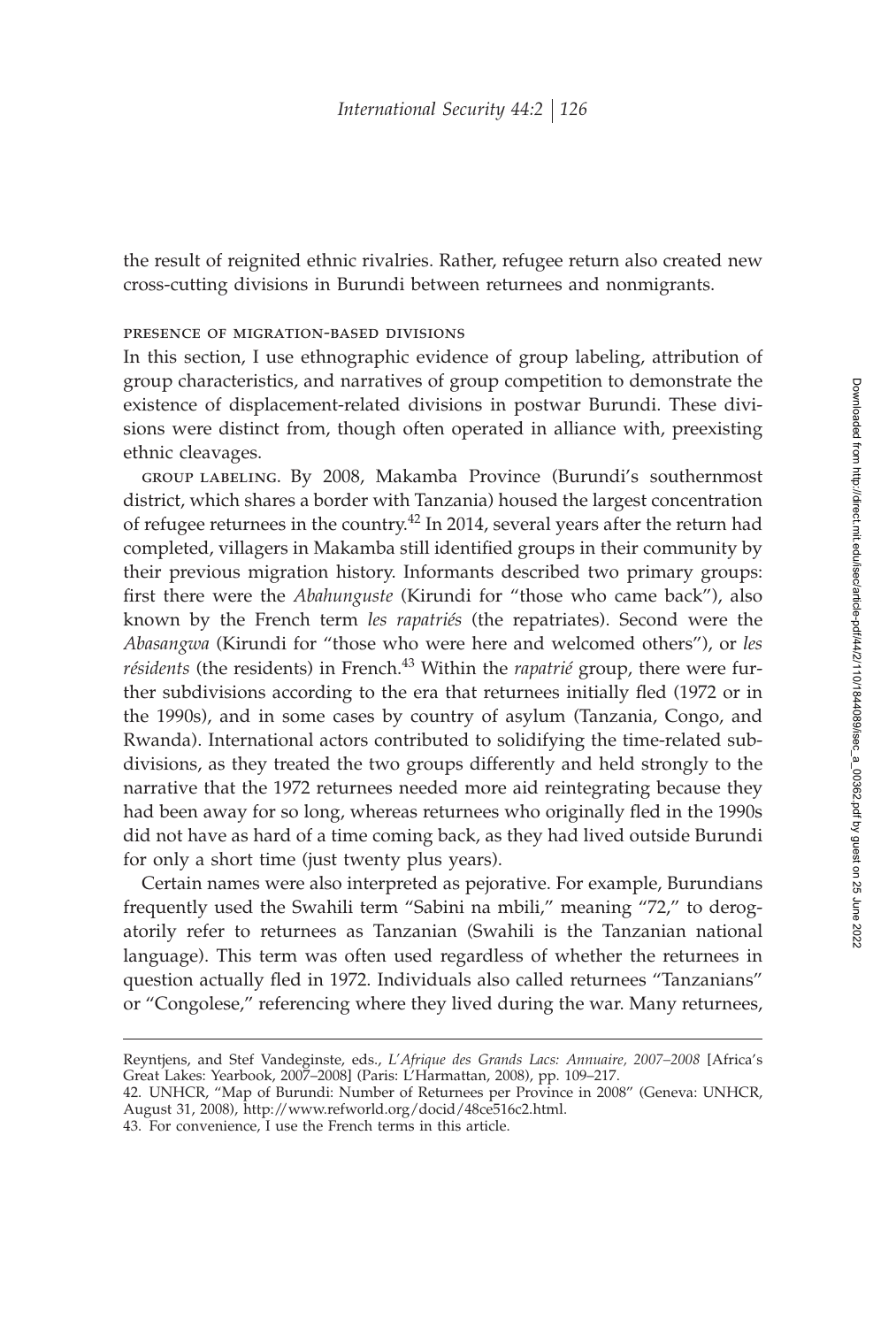however, felt that these terms were insults insinuating that returnees were less Burundian than their peers who stayed in-country.

attribution of group characteristics. Respondents also distinguished *rapatriés* from *résidents* by certain alleged characteristics. Having lived abroad for decades, some *rapatriés* spoke only Swahili upon return, as opposed to Kirundi, the national language of Burundi. Others spoke a mix of Kirundi and Swahili, or spoke Kirundi with an alleged Swahili accent. Many Burundians claimed that they could tell if someone was a returnee by sight, claiming that returnees and nonmigrants dressed differently. Returnee women were said to cover their hair in a style different from that of women in Burundi and to carry their babies "like the Tanzanians"—wrapped in a cloth diagonally across their backs rather than horizontally, as is done in Burundi. It was also common to hear people comment that only returnee women rode bicycles, something women in Burundi had never done. Notably, the perception that returnees and nonmigrants looked and sounded different persisted despite evidence to the contrary.

The differentiation between these groups fueled narratives about which group had better claims of national legitimacy. People would use labels such as "the Tanzanians" to differentiate returnees from Tanzania (as opposed to those from the Democratic Republic of Congo), but also to deride returnees' claims of belonging in the homeland. For example, as one returnee said, "I thought when I came to Burundi, I would face many problems due to loss of culture. We don't speak Kirundi. They say people who don't speak Kirundi are not Burundian. They call us not Burundian."<sup>44</sup>

Importantly, the *rapatrié-résident* division was not simply another way to talk about prior ethnic relations. The two categories certainly overlapped, as *rapatriés* were primarily Hutu and *résidents* were thought to be primarily Tutsi. Therefore, in some cases politicians used these stereotypes of returnees as Hutu and internally displaced persons or *résidents* as Tutsi to provoke prior ethnic rivalries to their own advantage.<sup>45</sup> In actuality, although returnees from

<sup>44.</sup> Author interview, February 10, 2015.

<sup>45.</sup> This was more frequent in the years immediately following the signing of the Arusha accords and in accounts of return prior to 2005. See Arnaud Royer, "Les personnes déplacées du Burundi et du Rwanda" [Displaced persons in Burundi and Rwanda], in Marc Le Pape, Johanna Siméant, and Claudine Vidal, eds., *Crises extrêmes: Face aux massacres, aux guerres civiles, et aux genocides* [Extreme crises: In the face of massacres, civil war, and genocide] (Paris: Découverte, 2006), pp. 171– 187; and Julien Nimubona, "Mémoires des réfugiés et déplacés du Burundi: Lecture critique de la politque publique de rehabilitation" [Memories of refugees and displaced persons in Burundi: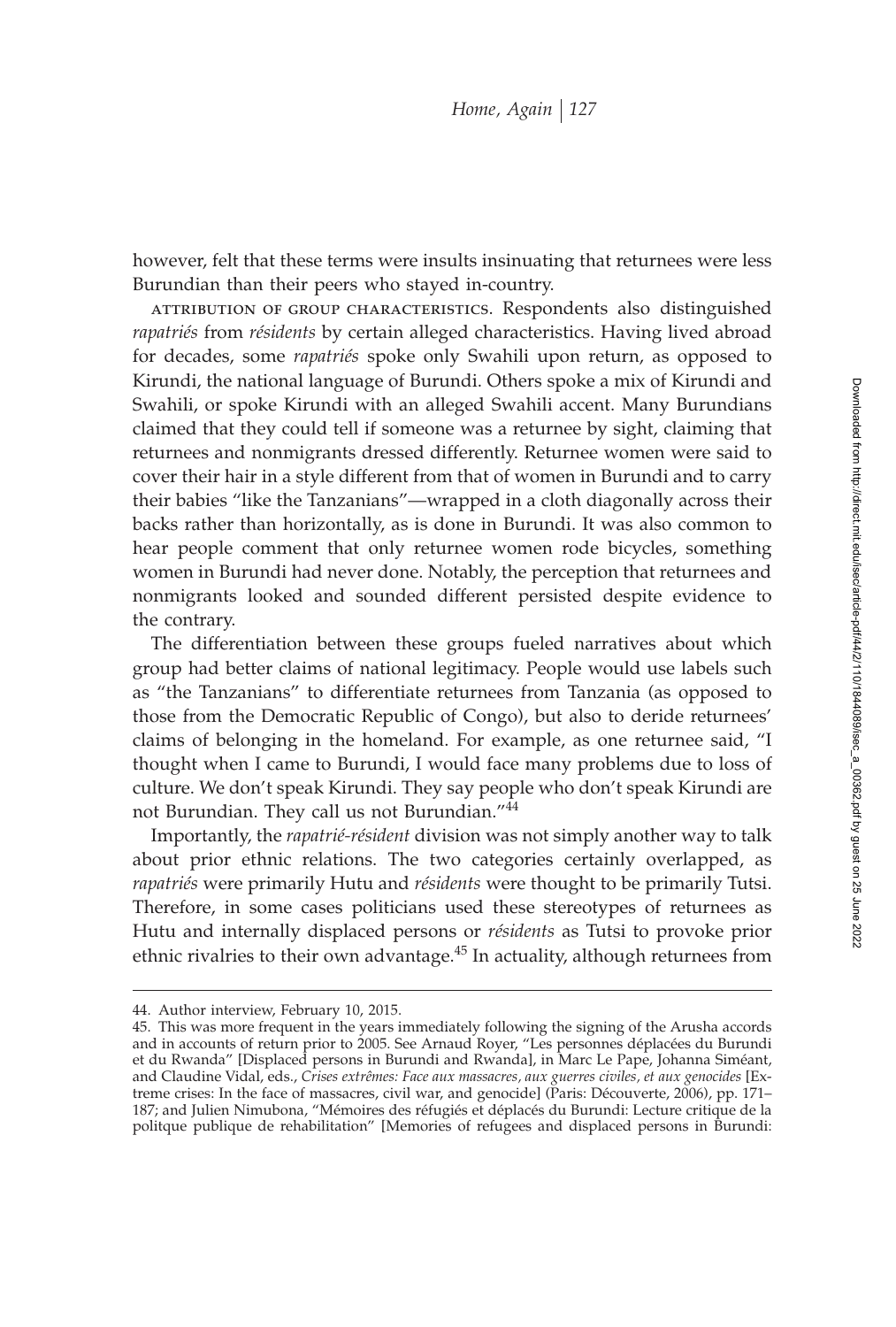Tanzania were primarily Hutu, there were Hutu, Tutsi, and Twa *résidents* they just had to be in Burundi to "receive" those returning from abroad. Many of the violent conflicts between *résidents* and *rapatriés* pitted Hutu against Hutu.<sup>46</sup> In fact, migration-related divisions not only cut across ethnicity, but frequently divided families where members had lived on either side of the border during the war. As such, migration-related categorizations existed independent of, though sometimes associated with, ethnic categorizations.

Thus, return migration to Burundi had created a new set of group categories based on where individuals were during the war. These delineations by label and perceived visible, auditory, and cultural characteristics are indicative of the creation of new migration-based situational identities. As a returnee from the 1990s put it, "[It is] us, the residents, and the 72s."<sup>47</sup>

social and political tension. Although the creation of new identity groups does not automatically entail conflict, many Burundians described segregation in their communities along *rapatrié-résident* lines or said that they felt discriminated against based on their migration history. A common complaint was that if there was a death in a returnee's family, only other returnees would come to the family's home to mourn with them. For example, one woman explained with much derision that when her husband died, the *résidents* in her neighborhood went to drink beer instead.<sup>48</sup> Other informants in Burundi reported that a local administrator would call a meeting but would not inform returnees about the gathering. Some 1993-caseload returnees claimed, though it was not confirmed, that they could not access health care and that the national identification cards for returnees after 2012 were different from those of other citizens. These discriminatory practices, real or perceived, furthered the 1993 returnees' in-group narrative that the government (and other Burundians) treated them as a lesser class of citizens.

For their part, *résidents* claimed that *rapatrié*s would gather in the market to drink coffee and discuss current events, but would exclude *résidents* from joining. Many *résidents* also claimed that the government and international com-

Critical lecture of the public policy of rehabilitation], in André Guichaoua, ed., *Exilés, réfugiés, déplacés en Afrique centrale et orientale* [Exiles, refugees, and displaced persons in Central and East Africa] (Paris: Karthala, 2004), pp. 213–245.

<sup>46.</sup> See also Mathijs Van Leeuwen and Linda Haartsen, "Land Disputes and Local Conflict Resolution Mechanisms in Burundi" (Bujumbura: CED-Caritas Burundi, November 2005), http://edepot .wur.nl/736.

<sup>47.</sup> Author interview, February 24, 2015.

<sup>48.</sup> Author interview, December 3, 2015.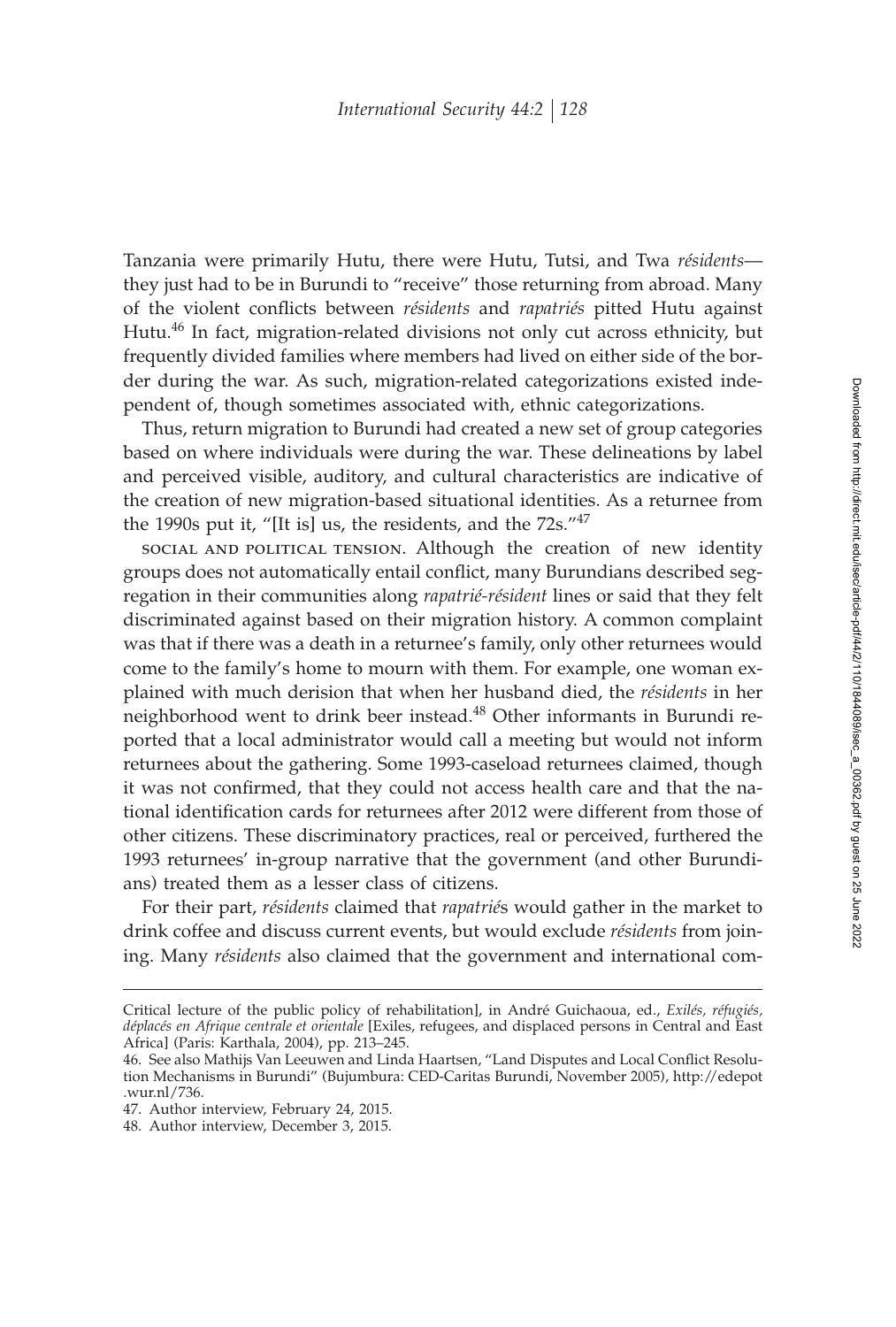munity preferred the returnees when distributing aid. Said one *résident*, "It's because the government is not fair. They always want to help the people who repatriated and those who remained inside they see as meaningless."<sup>49</sup> The trope of government favoritism reflected the fact that the ruling party, the CNDD-FDD, was previously a rebel group formed in exile, and many of its leading members had relatives who died or were forced to flee during the 1972 genocide. The party therefore tended to favor returnees from 1972. On the other hand, out-groups stereotyped the 1993/New Settlement returnees as FNL supporters, given that they did not return to Burundi when the CNDD-FDD took power in the 2005 elections. Many returnees from the 1990s therefore believed that the Burundian government discriminated against them or ignored their needs.<sup>50</sup>

LAND CONFLICT. In addition to these sources of segregation and animosity, tensions between *rapatriés and résidents* were most evident in conflicts over land. For many Burundians, national political and social identity is entwined with a physical connection to ancestral land.<sup>51</sup> Therefore, returning to the homeland was not simply about crossing the border into Burundi, but also about reclaiming part of their family's ancestral land. Moreover, most Burundians rely on the land—an estimated 90 percent depend on smallholder agriculture for a living.<sup>52</sup> Therefore, combined with rapid population growth, the mass population return put immense pressure on the country's most desired resource. Because land in the interwar years had been occupied, expropriated, bought, or sold, both *rapatriés* and *résidents* often claimed the same land as rightfully theirs. As such, simply by showing up in villages—even if not directly claiming a plot—returnees posed a potential threat to nonmigrants. The threat of losing land bred distrust, conflict, and violence between returning populations and nonmigrants. Conflict between *rapatriés* and *résidents* over

<sup>49.</sup> Author interview, February 10, 2015.

<sup>50.</sup> On returnees' dissatisfaction with the state, see also Andrea Purdeková, "'Barahunga Amahoro—They Are Fleeing Peace!' The Politics of Re-Displacement and Entrenchment in Post-War Burundi," *Journal of Refugee Studies*, Vol. 30, No. 1 (March 2017), pp. 1–26, doi.org/10.1093/ jrs/few025.

<sup>51.</sup> Rema Ministries, "'Two People Can't Share the Same Pair of Shoes': Citizenship, Land, and the Return of Refugees to Burundi," Citizenship and Forced Migration in the Great Lakes Region Working Paper No. 2 (New York: International Refugee Rights Initiative, Rema Ministries, and Social Science Research Council, November 2009); and Mathijs Van Leeuwen and Linda Haartsen, "Land Disputes and Local Conflict Resolution Mechanisms in Burundi."

<sup>52.</sup> World Bank, "Country Overview: Burundi" (Washington, D.C.: World Bank, October 31, 2017), http://www.worldbank.org/en/country/burundi/overview.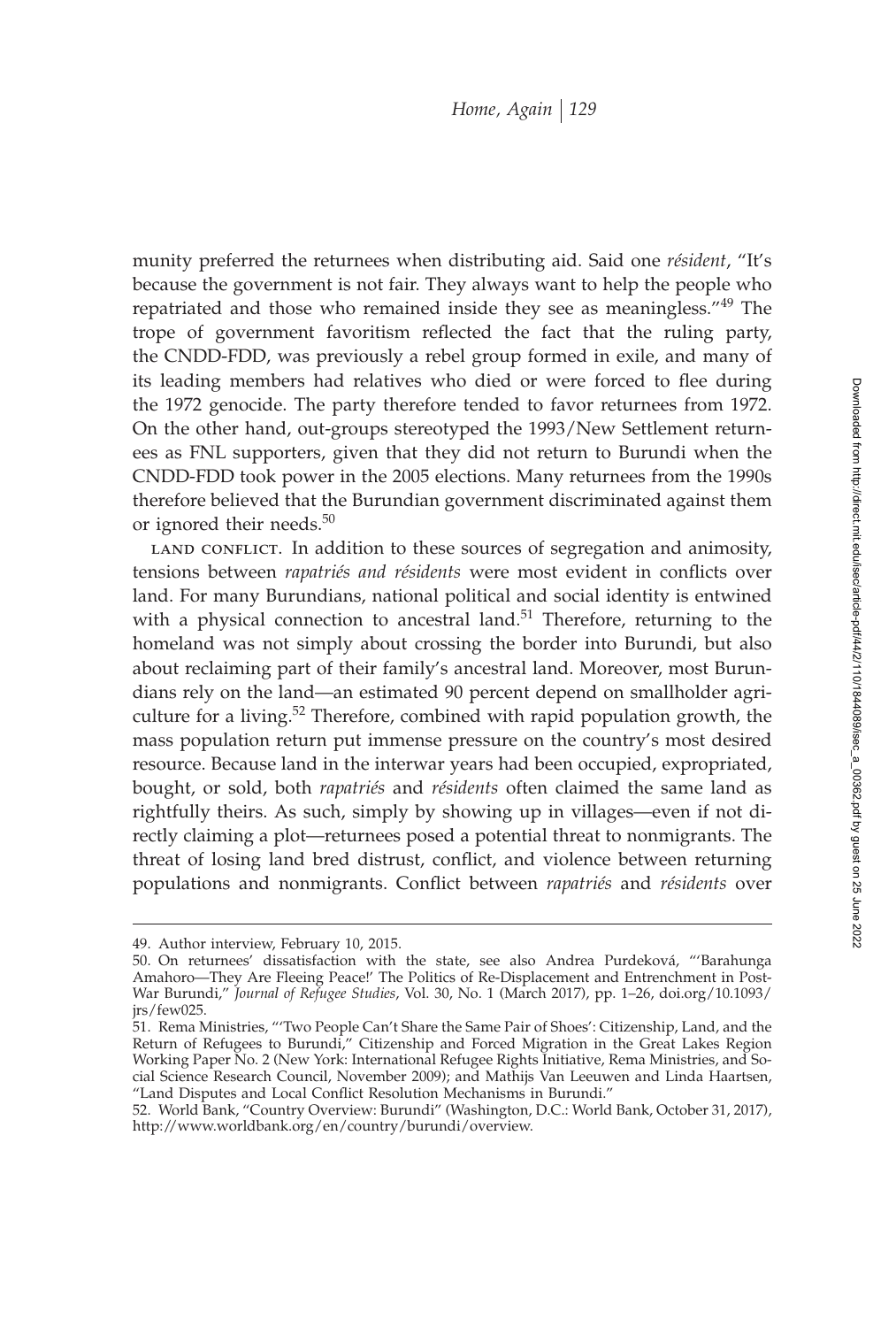land manifested in everything from harassment, to destruction of crops, threats of future violence, physical assault, and murder. $53$ 

Relations did not have to be this bad. As I demonstrate in the following section, conflicts between *rapatriés* and *résidents* became as severe and widespread as they did in part because institutions governing land and property rights provided different dividends to individuals depending on their migration history. By the time I arrived in Burundi in 2014, returnees from 1972 were faring better in land conflicts than both *résidents* and the 1993 returnees, as the ruling party promoted property restitution for crimes committed during the 1972 genocide, and the international community had prioritized helping 1972 returnees find or recoup land. Returnees from the 1990s were least advantaged in land competition. Denigrated as FNL sympathizes, and subject to the international community–endorsed narrative that they did not need as much assistance in claiming land upon return, 1993 *rapatriés* had little power to evict *résidents* from a disputed property.

For their part, *résidents* claimed that having lived on the land for more than twenty years, and investing time and money into planting crops and building houses on the property, it was rightfully theirs. *Résidents* often questioned the legitimacy of returnees' claims by asserting that those coming back were not "truly Burundian" or that the returnees, especially those from 1972, were claiming land that was never theirs. (See figure 1 for a summary of these group divisions and in-group/out-group narratives).

### interaction with institutions

The primary institutions contributing to violent conflict between *rapatriés* and *résidents* in Burundi were informal and formal land-governance practices. An informal tradition of patrilineal inheritance of land set the stage for competition over ownership. Consequently, conflict over land was frequently between male members of the same family (and ethnicity) who had different migration histories—brothers or uncles who fled during the war and those who stayed behind. Considered alongside disputes between returnees and nonmigrants

<sup>53.</sup> See International Crisis Group, "Fields of Bitterness (I)"; and International Crisis Group, "Fields of Bitterness (II): Restitution and Reconciliation in Burundi" (Brussels: International Crisis Group, February 2014), https://www.crisisgroup.org/africa/central-africa/burundi/fieldsbitterness-ii-restitution-and-reconciliation-burundi.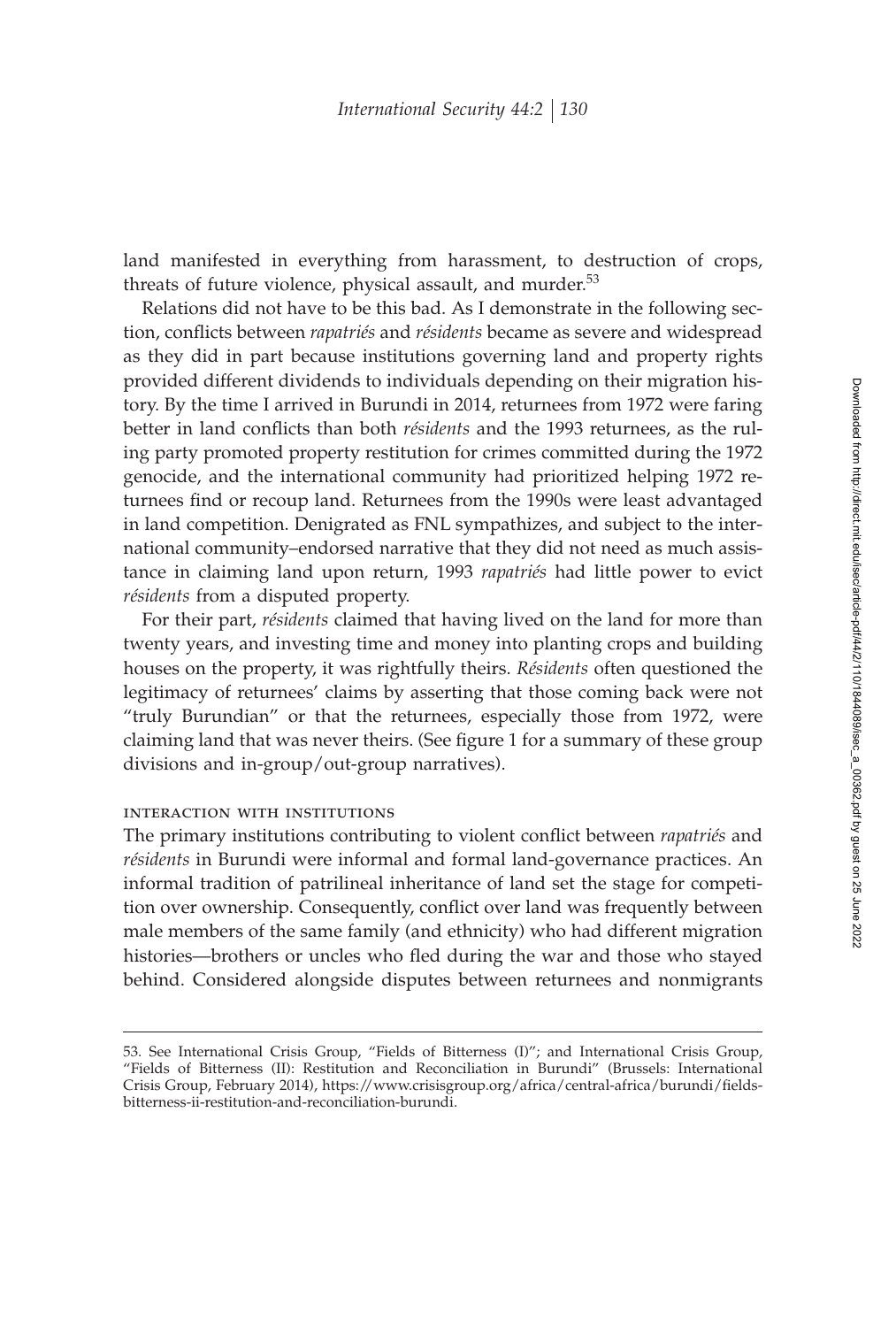### Figure 1. Migration-Related Divisions in Burundi



who were not related, *rapatrié-résident* divisions within kinship groups show the power of refugee return in delineating new lines of conflict in Burundi.

If informal inheritance practices created a permissive environment for intrafamilial *rapatrié-résident* conflict, the formal institutions governing land and property rights, including a newly created federal land commission called the Commission Nationale des Terres et Autres Biens (CNTB), had an even greater impact. Although the CNTB was not the only formal institution governing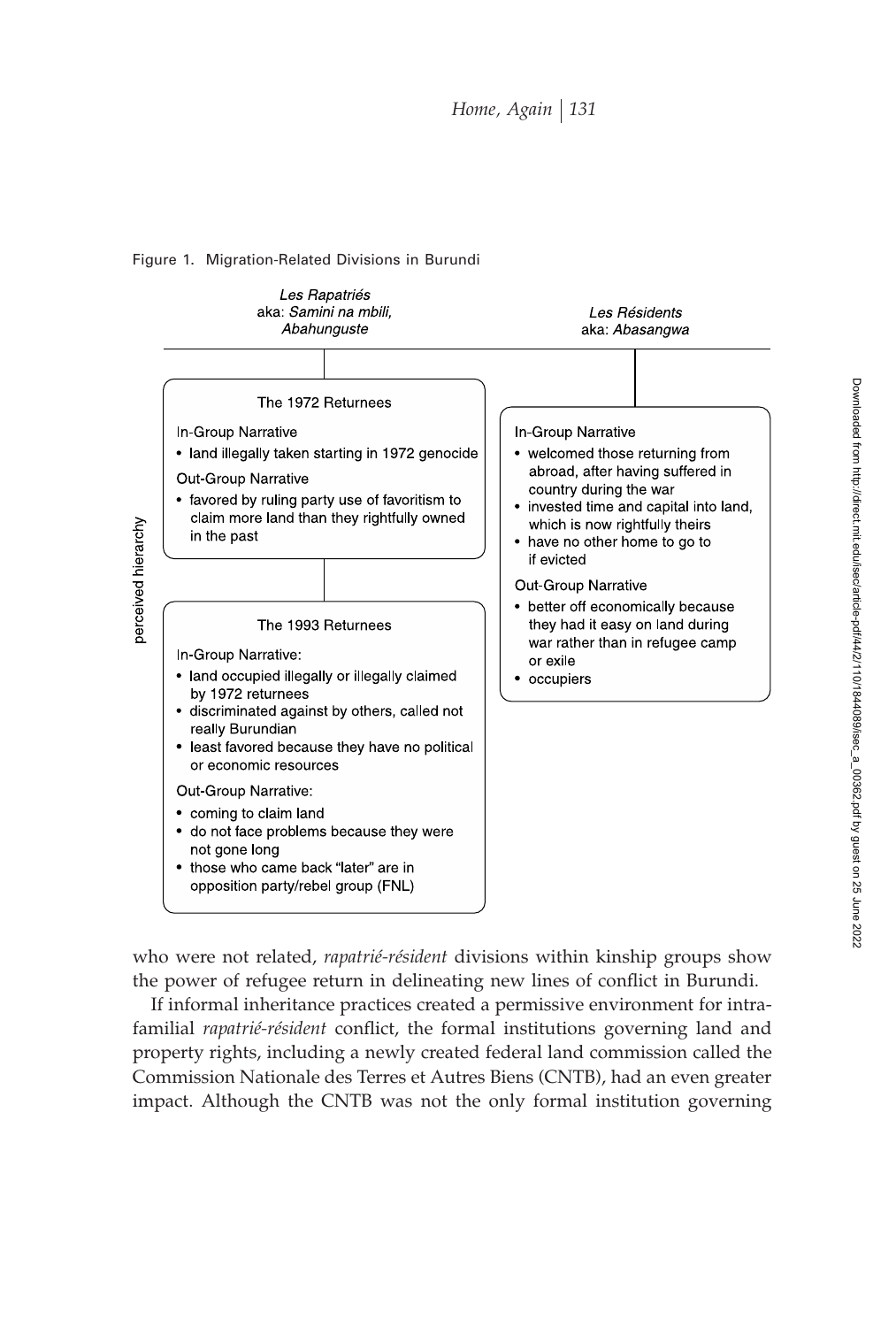land, by 2014 it had become the focal institution in the politics of return and resettlement.<sup>54</sup> The CNTB was widely known in rural areas, and my interviewees regularly cited the commission by name without prompting. Therefore, to understand the role of institutions in the construction of migration-based situational identities, I focus on the institution most salient in respondents' accounts of returnee-nonmigrant relations.

The peace agreement ending Burundi's civil war, known as the Arusha accords, stipulated that the government encourage the repatriation and reintegration of refugees and create a special commission to adjudicate land disputes arising from return—specifically those from "old caseload" returnees.<sup>55</sup> Thus came the CNTB. The first iteration of the CNTB was a relatively independent commission, led by a Tutsi clergyman named Father Astère Kana. This early CNTB promoted a policy of sharing land between *rapatriés* and *résidents*. Although this was not fully satisfactory to either party, some villagers accepted the practice.

This sharing policy was not universally upheld, however. People could appeal CNTB rulings through the regular court system, which often reversed the CNTB's decisions. In other cases, returnees, especially those from the 1990s who had less political and economic capital, were too scared to take their claims to court for fear of retribution. *Résidents*, having earned livelihoods from the land for decades, tended to have more resources that allowed them to get by in a stand-off or buy off officials. Moreover, it was generally easier for *résidents* to maintain occupation than for *rapatriés* to enforce an eviction. This opacity in implementation precluded the CNTB from assuaging the hostility between the two groups.

When Father Kana died, the CNTB was placed under the presidency, and a party loyalist, Sérapion Bambonanire, was appointed as head of the commission. Under Bambonanire, the CNTB revised its policy to require full restitution of all land and property to returnees, particularly those from 1972. The

<sup>54.</sup> On other institutions governing land, see Tracy Dexter and Philippe Ntahombaye, "The Role of Informal Justice Systems in Fostering the Rule of Law in Post-Conflict Situations: The Case of Burundi" (Geneva: Centre for Humanitarian Dialogue, July 2005), https://www.files.ethz.ch/isn/ 26971/CaseofBurundi.pdf. On "Peace Villages," see Jean-Benoît Falisse and René Claude Niyonkuru, "Social Engineering for Reintegration: Peace Villages for the 'Uprooted' Returnees in Burundi," *Journal of Refugee Studies*, Vol. 28, No. 3 (September 2015), pp. 388–411, doi.org/10.1093/ jrs/fev002.

<sup>55. &</sup>quot;Arusha Peace and Reconciliation Agreement for Burundi," August 28, 2000, Protocol I, Chapter 2, Article 7.25.C, https://peacemaker.un.org/node/1207.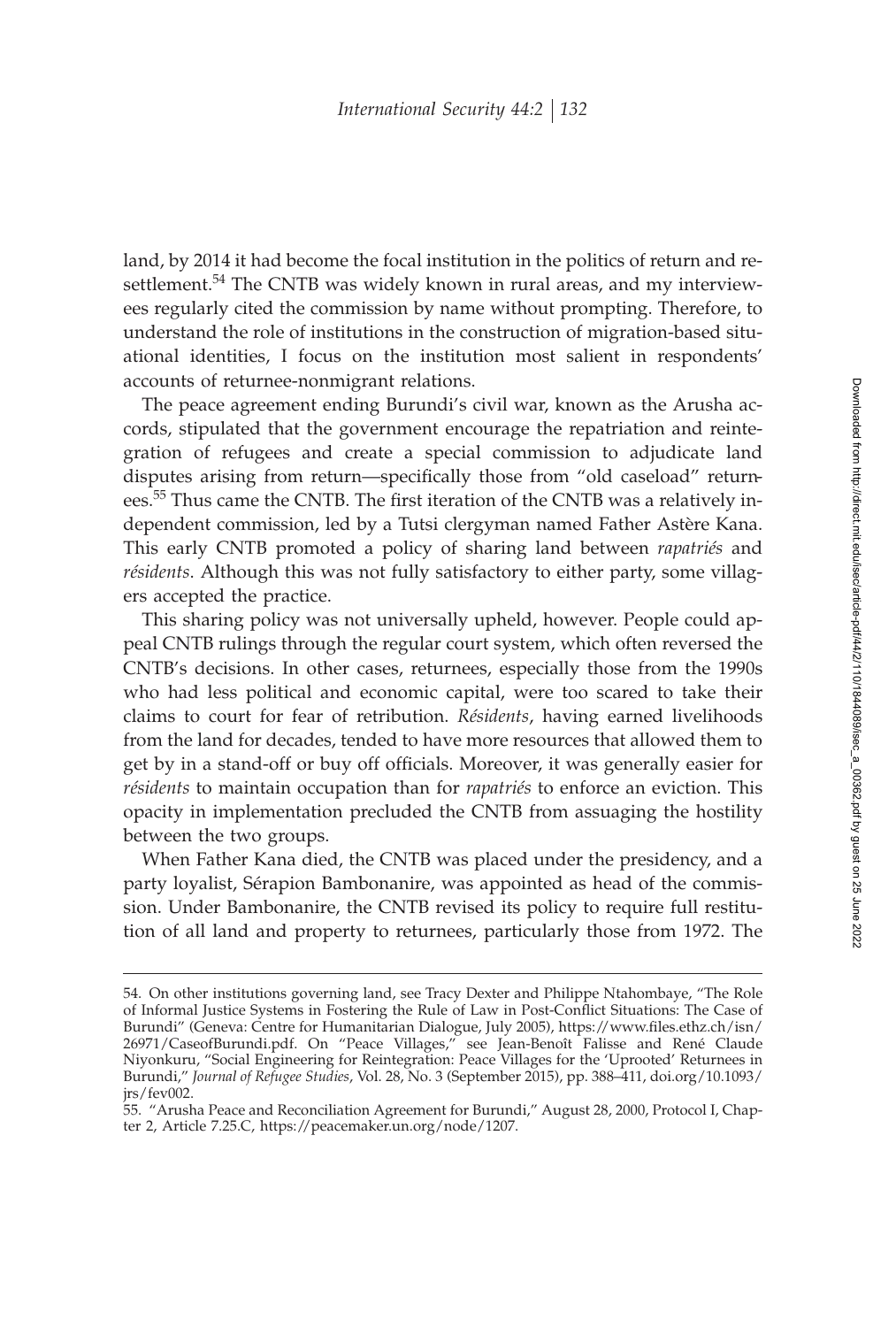CNTB justified this policy as a form of transitional justice: the land was wrongly taken as a result of the 1972 genocide; therefore, it was only right that all property be returned. Although true in part, this was an oversimplification of the issue, as occupants on the land may not have illegally appropriated the land themselves, but bought the plots from the government or inherited them indirectly. While the government's line was that *résidents* had other land to which they could return if forced to leave the disputed property, *résidents* disagreed, claiming that, having lived for decades in the area, they maintained no other home. Taking matters to the extreme, Bambonanaire's CNTB applied this policy retroactively and reopened some cases where disputants had already resolved to share the land.

The new approach worsened relations between returnees and nonmigrants, exacerbated violence between community members and against the CNTB itself, and reified the groups' separation. As one respondent explained, "Before we used to share the land. Back then we used to live together, could go to neighbor and ask for fire [for cooking]. Now there is no sharing." $56$ 

Soon, communities began rebelling against the commission. Wielding machetes, stones, and farming tools, villagers attempted to prevent CNTB vehicles from entering their town to investigate cases and implement rulings. In March 2015, about one month before the third mandate protests in Bujumbura would shake the nation, thousands of citizens in Makamba took to the streets protesting the land commission. The governor of Makamba responded by halting the implementation of CNTB rulings in the province "to avoid a blood bath," and President Nkurunziza announced a nationwide suspension of CNTB activity.<sup>57</sup>

The economic consequences of restricted access to land were also dire. Because the vast majority of villagers were subsistence farmers, without property they were left in a desperate financial situation. Forced to farm for others and use wages to rent houses, Burundians who were most disadvantaged in accessing land were often unable provide adequate food, clothes, or care for their families.

In addition to land governance, respondents described several other institu-

<sup>56.</sup> Author interview, February 23, 2015.

<sup>57. &</sup>quot;Conflits fonciers au Burundi: Les décisions de La CNTB suspendues" [Land conflicts in Burundi: CNTB decisions suspended], Radio France Internationale, March 22, 2015, http://www .rfi.fr/afrique/20150322-conflits-fonciers-burundi-decisions-cntb-suspendues-pierre-nkurunzizapresidentielle-3e-mandat.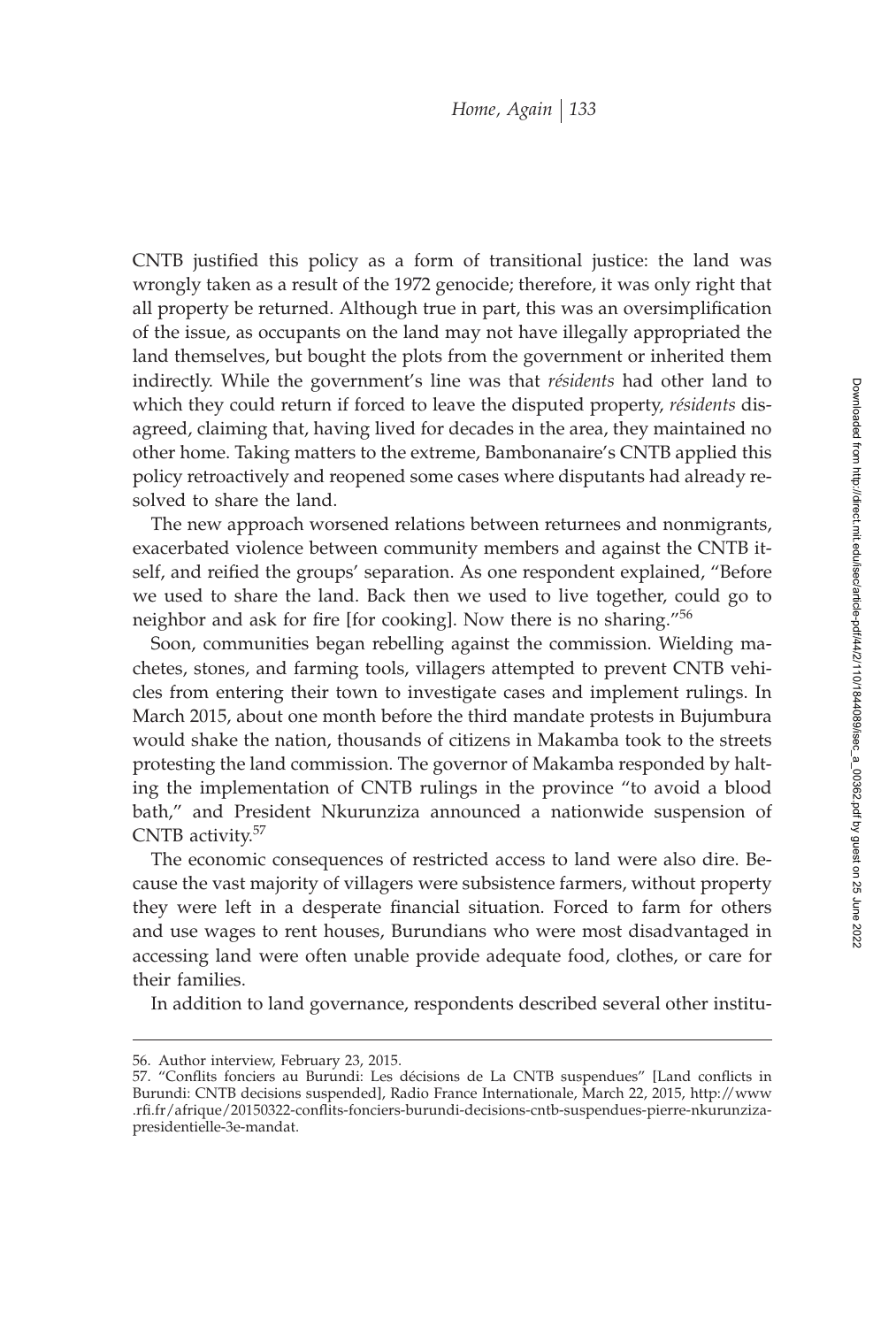tions as discriminating against individuals based on their migration history. For example, because many returnees had studied in English and Swahili in Tanzania, they often claimed to be at a disadvantage in the Burundian system, which taught in French and Kirundi. In other cases, individuals assigned this narrative of discrimination without the same concrete evidence of differential treatment. For example, Bonifax<sup>58</sup>—a returnee—had completed some university education while in Tanzania, but struggled to get Burundi to recognize his certificates of program completion so he could pursue employment in Burundi. In this instance, Bonifax's qualifications earned in Tanzania may not have been equivalent to the diploma he sought in Burundi. But according to Bonifax and others, discrimination against returnees was to blame: "I think it's because we are repatriates."<sup>59</sup> Bonifax later went on to explain that issues between *rapatriés* and *résidents* persist in his community because they were still having land conflicts, and in some cases having to give back land.<sup>60</sup> Bonifax's use of *rapatrié-résident* land conflict as the lens to interpret other community interactions (being denied a diploma) illustrates the endogenous cycle proposed in my theory: new local divisions spurred by population return are aggravated by institutions that provide differential dividends based on where individuals lived during wartime such that individuals view future community interactions through the same returnee-nonmigrant frame.

### ALTERNATIVE EXPLANATIONS FOR LOCAL CONFLICT IN POSTWAR BURUNDI

One could argue that resource scarcity, poor land governance, or both are sufficient to explain the emergence of widespread local violence in post-civil war Burundi. Land in Burundi is scarce yet extremely valuable. So, regardless of institutions, one may expect competition for property rights. I agree that resource competition was an essential contributing factor. Resource competition alone, however, is not a sufficient explanation for the character and persistence of returnee-nonmigrant conflict in Burundi, as the context of the land governance regime appears to have played a role. Given the same resource scarcity, returnee-nonmigrant tensions were worse under the second iteration of the CNTB than they were under the initial policy of land-sharing between repatriates and residents.

60. Ibid.

<sup>58.</sup> All names of respondents were changed to protect confidentiality of informants.

<sup>59.</sup> Author interview, February 23, 2015.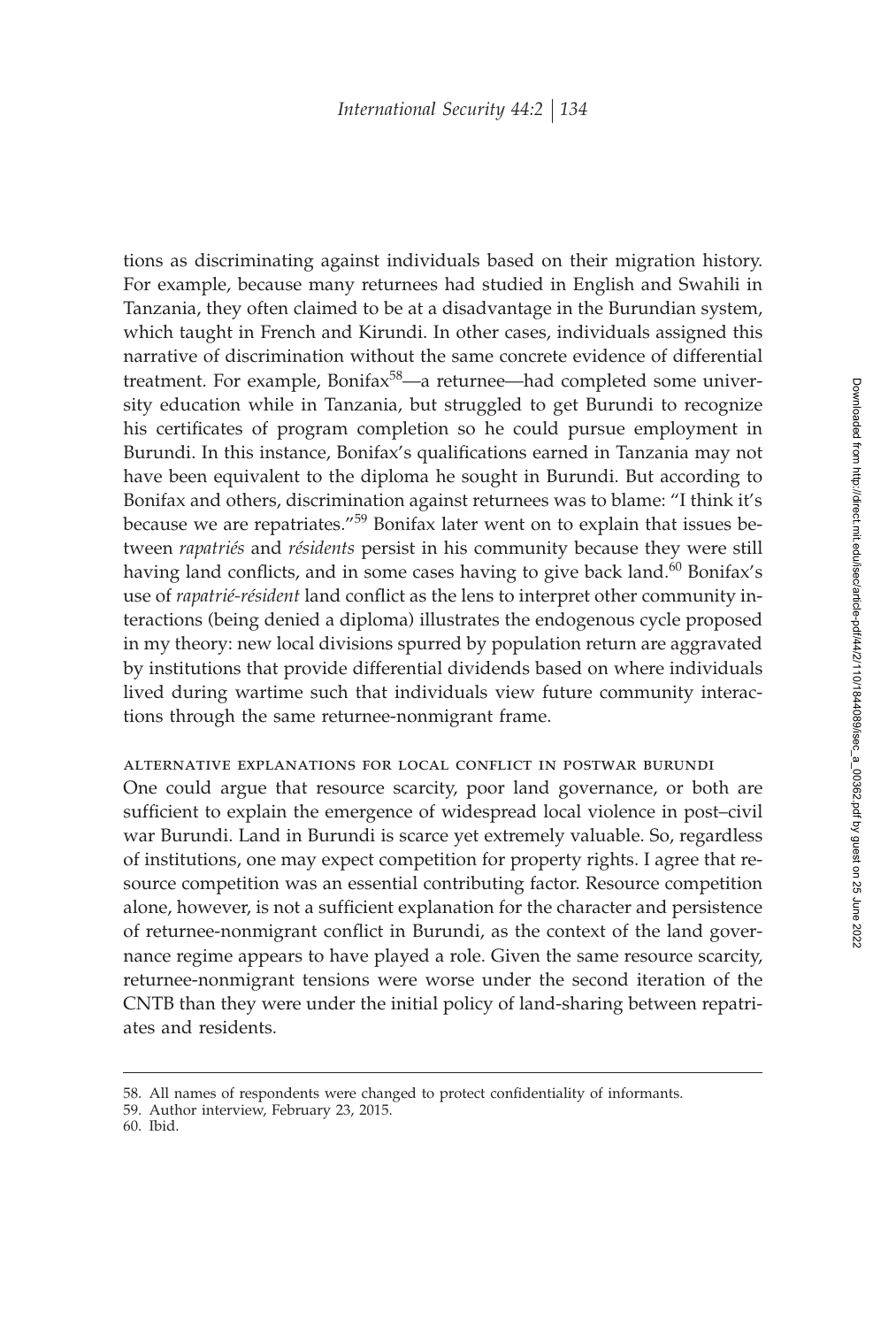An alternative land governance-based explanation would suggest that longstanding structural issues concerning land rights in Burundi explain the local violence in Burundi after the civil war rather than return migration.<sup>61</sup> To this end, Mathijs Van Leeuwen points to the fact that return migration did not exacerbate ethnic conflict between Hutu *rapatriés* and Tutsi *résidents*. Instead, violence in Burundi after the civil war largely occurred between family members, or it was the result of state expropriation. $62$  Therefore, analyzing the violence through the lens of land conflict, not return migration, sufficiently explains the observed dynamics.<sup>63</sup> I agree that land governance is one of the primary factors that contributed to the violence in postwar Burundi. In fact, this is central to my theory. My data suggest, however, that one cannot discount the role of return migration in this process. In my interviews, conflicts between family members were often also characterized as conflicts between returnees and nonmigrants and some interviewees used the language of migration identity (e.g. "the one who stayed") to describe problems within their family.<sup>64</sup> Moreover, although the violence between returnees and nonmigrants most frequently centered on property rights, narratives around these group identities also existed outside the realm of land conflict or even economic competition; they were also evident in descriptions of social segregation, claims of legitimate citizenship, and perceived discrimination in education. Limiting scholars' understanding of the *rapatrié-résident* divide to land conflict would preclude the identification of a wider pattern of conflict between returnees and nonmigrants in Burundi and in other countries where the institutional environment rendered a different issue as the primary source of competition between migrants and nonmigrants.

<sup>61.</sup> Van Leeuwen, "Crisis or Continuity?"

<sup>62.</sup> In 2014, the International Crisis Group (ICG) made a similar claim that "seventy-two percent of conflicts submitted to judicial courts consisted of ordinary land conflicts, while only four percent were tied to returns." International Crisis Group, "Fields of Bitterness (I)." The official government statistics that ICG cites from 2009, however, would reflect estimates of cases in the regular courts after the establishment of the CNTB in 2006. The CNTB took over primary jurisdiction on all cases of land conflict between returning and nonmigrant populations. Though some of the CNTB cases were then appealed through the regular judicial system, this statistic cited by ICG speaks more to the pervasiveness of land issues generally than to the lack of land issues provoked by return, which would have been calculated as CNTB cases, not judicial cases.

<sup>63.</sup> Van Leeuwen and Van der Haar, "Theorizing the Land-Violent Conflict Nexus."

<sup>64.</sup> Both Van Leeuwen and Haartsen suggest that this overlap does occur, but they consider it regular family conflict as opposed to return induced. Van Leeuwen, "Crisis or Continuity?" and Van Leeuwen and Haartsen, "Land Disputes and Local Conflict Resolution Mechanisms in Burundi."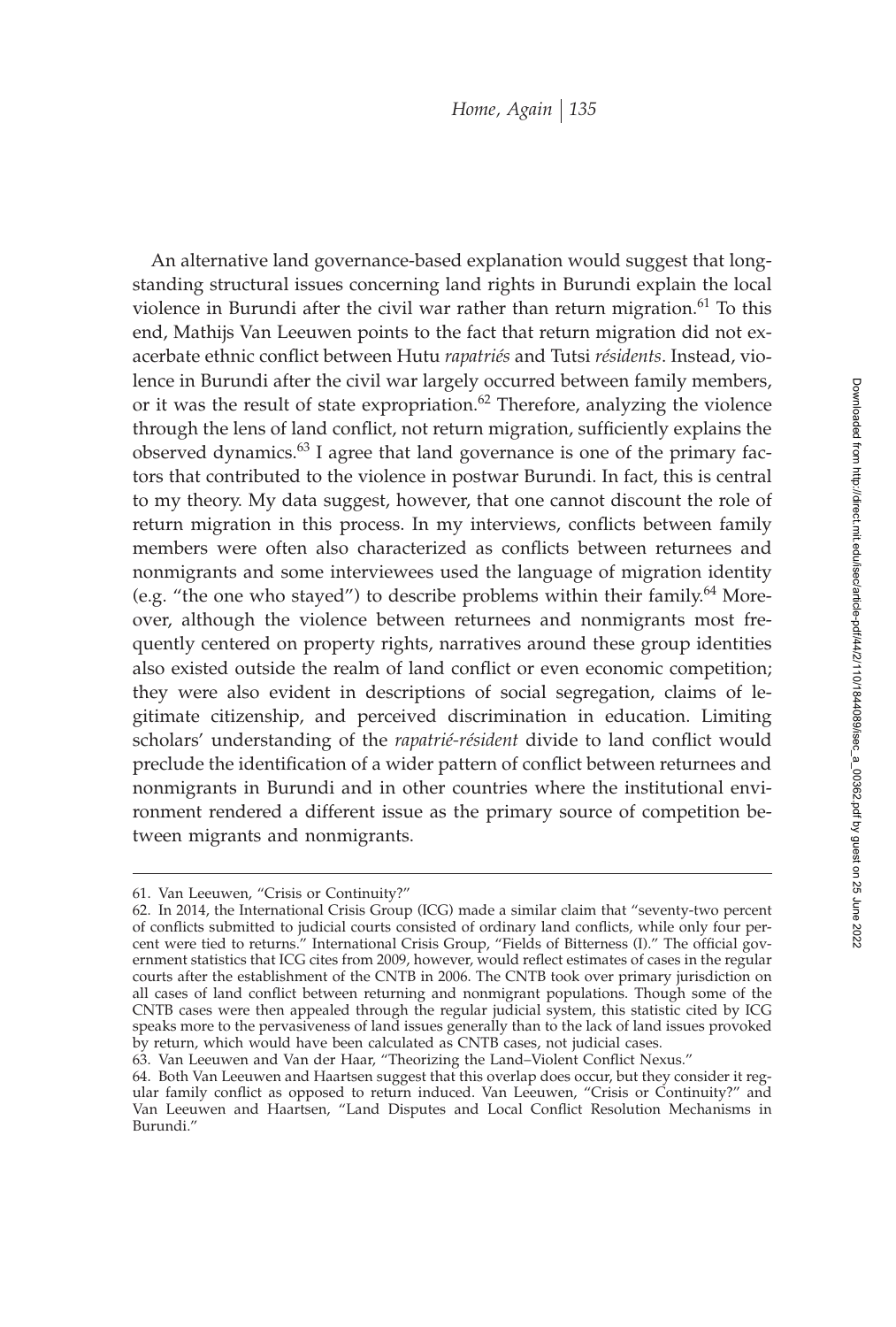# *The Legacy of Return: Who Fled and Who Stayed in 2015*

In 2014, given the violent conflict over land and extreme poverty in Makamba, there was a significant population—especially among the 1993-caseload returnees—who wanted to leave Burundi. Some *rapatriés* interviewed in Burundi before the third mandate crisis even reported that their neighbors had threatened them by saying that if war came back to Burundi, the *rapatriés* would be the first killed: "Those who didn't run away [the *résidents*], they are trying to scare us that if the fighting starts up during the elections that they will come and kill us. But really [I] think this is their way of trying to scare us, chase us off the land."<sup>65</sup>

At the same time, Burundi was approaching another nationwide conflict. The country was scheduled for a presidential election in 2015, the first in which a president would face the constitutional two-term limit envisioned by the Arusha accords. In April 2015, the ruling CNDD-FDD Party declared that President Nkurunziza would seek a third term in office, or third mandate. This announcement set off mass protests in Bujumbura, an attempted coup, the formation of an armed rebellion, and a government crackdown on anyone perceived to be a member of an opposition party or critical of the regime. The crisis also spurred mass displacement: by May 2015, more than 100,000 Burundians had fled to neighboring countries. $66$  Refugees continued to flee in droves in the coming months.

Observers initially thought that the difference between who stayed and who fled in 2015 reflected the political nature of the conflict—Nkurunziza and his allies against anyone associated with the opposition.<sup>67</sup> But, in the following section, I argue that prior experiences of return also influenced who stayed, who left, and when they left in 2015.

WHO FLED? THREATS OF VIOLENCE ALONG LOCAL AND NATIONAL CLEAVAGES Refugees' explanations for what forced them to flee in 2015 elucidate the existence of two types of security issues that operated both separately and in combination: the national electoral crisis and local conflicts related to previous return migration. Accordingly, reasons for flight fell into three categories.

<sup>65.</sup> Author interview, August 4, 2014.

<sup>66.</sup> Jack Redden, "UNHCR Says More Than 105,000 Refugees Have Fled Violence in Burundi" (Geneva: UNHCR, May 15, 2015), http://www.unhcr.org/news/latest/2015/5/5555f62a6/unhcrsays-105000-refugees-fled-violence-burundi.html.

<sup>67.</sup> The destination countries were still correlated with ethnicity, with primarily Hutu congregating in Tanzania and Tutsi in Rwanda.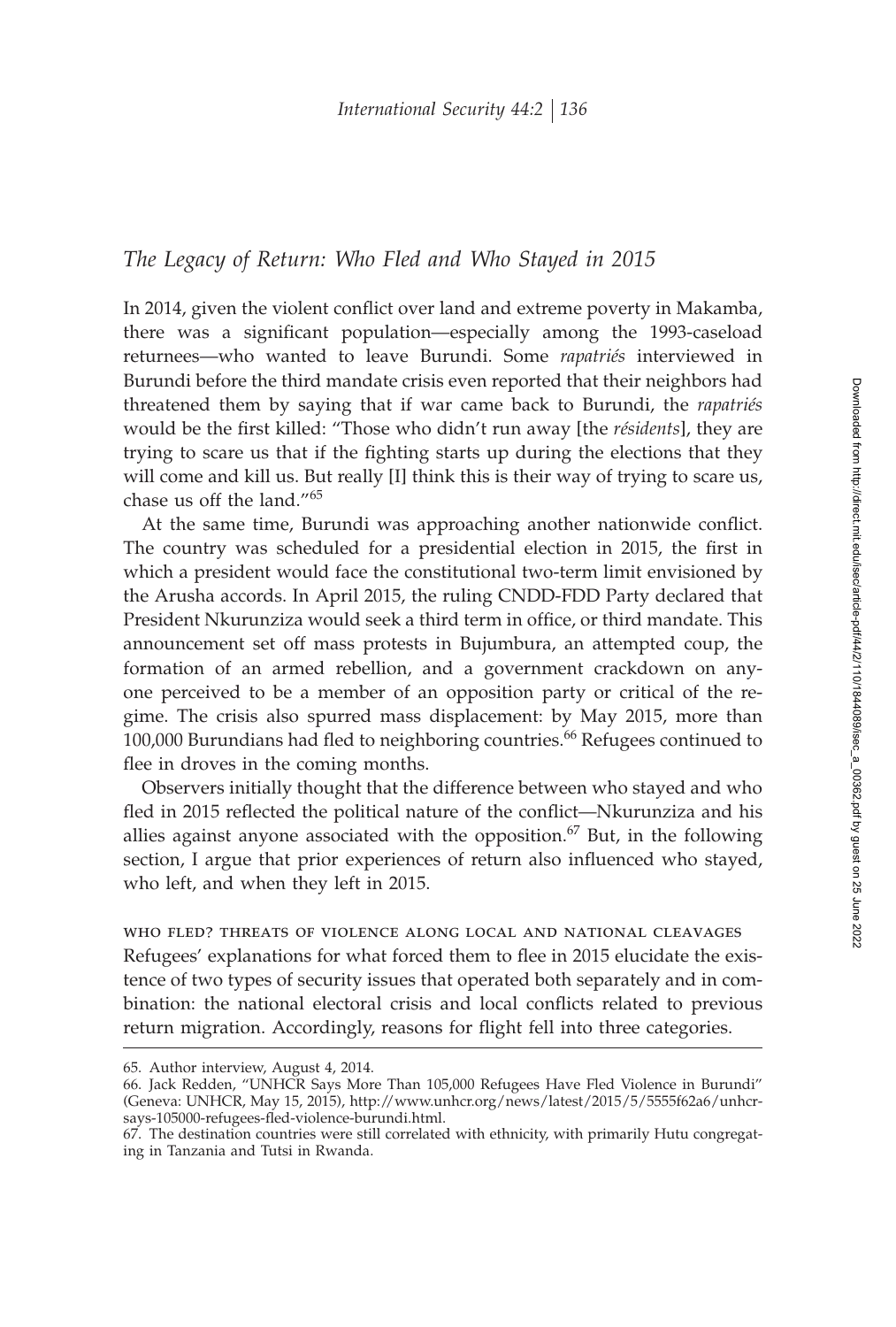Those in the first category (25.6 percent) emphasized land conflict or related issues as the preponderant danger. Many in this category were repeat refugees who previously fled in the 1990s and then returned to Burundi. For example, in an interview with two women who fled early on in the crisis, immediately, and without my prompting, one of the women told me her husband had died in 2013, "after we returned to Burundi by force. Because of land problems."<sup>68</sup> As we continued talking, she explained that she was among those Burundians who had fled in 1972, and then again in 1993. She had not wanted to return to Burundi because she knew that her land was occupied, and there would be problems if she went back. She was forced to return, however, when Tanzania closed the New Settlements in 2012. According to her, "The ones who had not fled do not want to see us in the country, because they have taken lands. Whenever they see us, they feel bitter."<sup>69</sup>

Both women went on to tell me about how, when they returned to Burundi, family members who had stayed in-country during the war were now occupying their land. Those on the land threatened to kill the women and their families if they tried to stay. In the first woman's case, they had already murdered her husband. This is why they had to leave in 2015. When I asked them about the third mandate crisis, the second woman looked at me with an expression completely absent of recognition and said, "I do not understand." I explained about Peeta (as President Nkurunziza is colloquially known) running for a third term and the subsequent electoral violence, and she replied "[We have] nothing to hear about Peeta."<sup>70</sup>

These women were exceptional in their absolute rejection of the relevance of the national-level conflict. Most refugees knew about the third mandate crisis. Still, the consequences of their previous return were preponderant in their decisions to flee. As one refugee explained, "We had fled and those who remained on the land said it was theirs. Conflicts followed. [T]hey can kill each other based on land."<sup>71</sup> Another woman said she left simply because, "We had no lands and nowhere to cultivate."<sup>72</sup>

Refugees in the second category (28 percent) highlighted issues related to the national conflict as their primary reason for flight, such as political repres-

<sup>68.</sup> Author interview, November 26, 2015.

<sup>69.</sup> Ibid.

<sup>70.</sup> Ibid.

<sup>71.</sup> Author interview, December 8, 2015.

<sup>72.</sup> Author interview, December 21, 2015.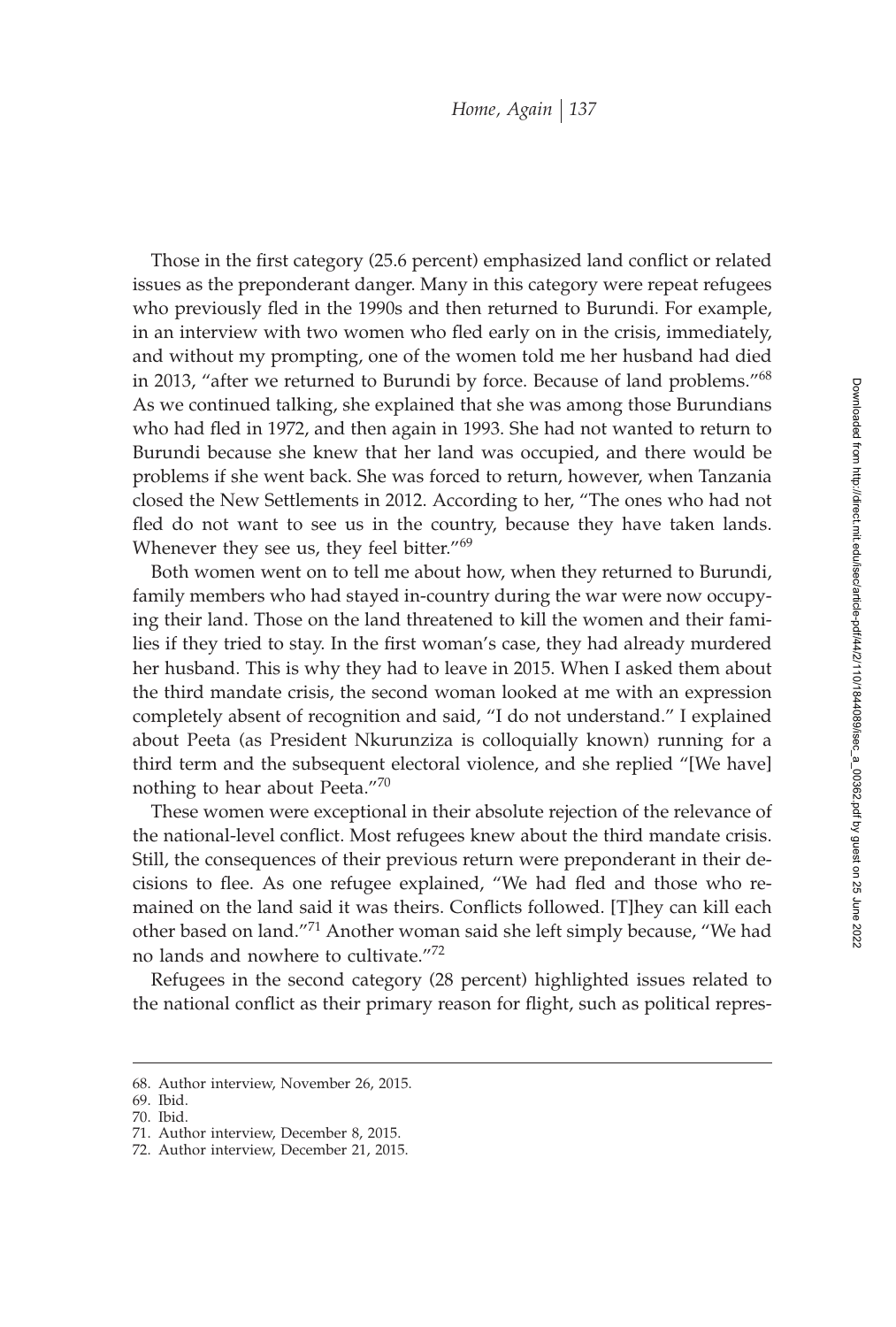sion, torture, attempted recruitment into government or opposition forces, and fear of return to full-scale war. For example, a man whose eyes were badly injured after he was tortured by members of the ruling party recounted, "Well first, you see what they've done to me (*pointing to his eyes*). I was told with the insecurity (*meaning the 2015 electoral crisis*) they were coming to finish me. At 22.00h that night I made the decision to leave." He went on to describe how the main problems in Burundi were with the ruling party, which he had been asked to join and had refused.<sup>73</sup> Notably, refugees' characterization of the national conflict centered on pro- or anti-Nkurunziza allegiances rather than ethnic dynamics.<sup>74</sup>

Other interviewees in this category responded that they left because they were afraid the protests were a harbinger of full-scale civil war. As one woman stated, "The main reason to come here—I saw that life was bad since I was a child. I saw that what I fled before comes back. So, I thought some members of my family died, even my father, because of war. And even now [it's] starting to be the same as it had [been]."<sup>75</sup>

The majority of refugee respondents fell into the third category (46.4 percent), citing both local-level issues related to their previous return and the national-level political conflict as reasons for fleeing. Some expressed these as distinct issues; for example, they faced land conflict or other adverse consequences of return and, separately, were afraid that the country was about to descend into war. More commonly, however, respondents saw the two as intertwined: given the elevated political chaos, they felt it would be easier for those with whom they were already fighting to act with impunity. For many refugees, the person they had a land conflict with had a network connecting them to the ruling party. For example, their nephew may have been in CNDD-FDD's feared youth militia, the Imbonerakure, and therefore able to use the cover of the ruling party's crackdown to access arms and follow through on existing vendettas in the name of party allegiance. As one man explained to me, "The first reason, our land was taken. [They] tried to kill us... [They] said once this conflict begins (*meaning potential renewed war*), you would be among

<sup>73.</sup> Author interview, November 27, 2015.

<sup>74.</sup> Where, in the past, most Burundian refugees were Hutu and those who stayed were Tutsi, at the outset of the 2015 crisis, both Hutu and Tutsi fled. Hutu civilians tended to congregate in Tanzania, whereas Tutsi civilians fled to Rwanda.

<sup>75.</sup> Author interview, February 26, 2016.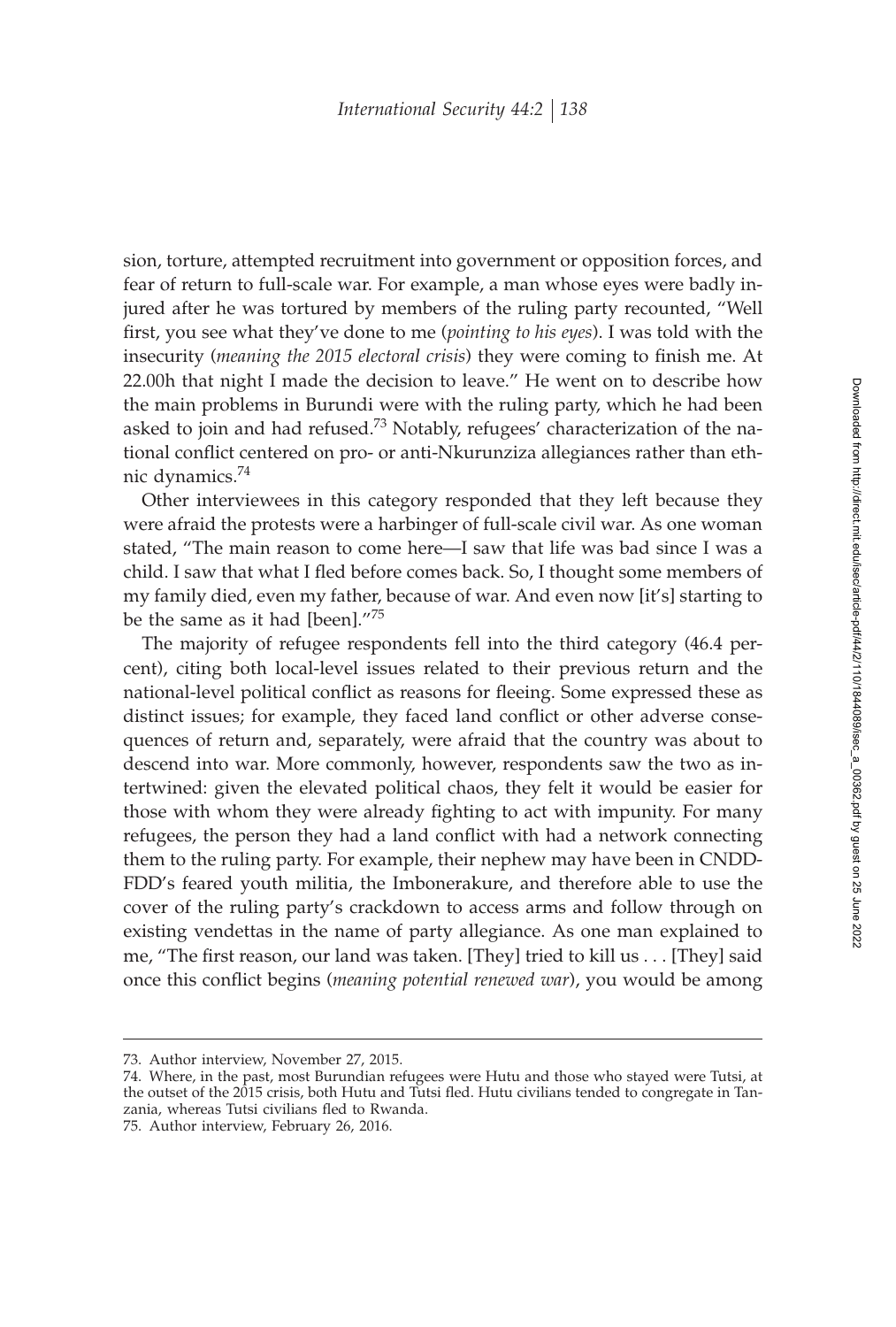those killed, so [they] could take the land permanently.<sup>"76</sup> This response is consistent with those of *rapatriés* interviewed in Burundi before April 2015 who worried that the elections would exacerbate existing land conflicts.

Many interviewees further explained that their family members who remained in-country during the war often accused returnees of being with the opposition political party/rebel group, the FNL, as a way to leverage the political climate and scare the returnees off the land. In fact, many current Nyarugusu residents described how those in Burundi would accuse them of being affiliated with the FNL even before the 2015 crisis broke, using the logic that only FNL loyalists would have waited so long to come back after the war was over.

This complicated interaction between political and personal conflict is most evident in the following interviewee's description of the CNTB: "There is this organization called CNTB, they came to [allow] people to be back in their land, but [they] were to be killed in that land. Because they [the CNTB] could say 'the repatriates tak[e] that land,' and they let you. But then they [the disputing party] come back and kill you with your family and say they were killing murderers and FNL. You are FNL because of the land they want. So they can kill you."<sup>77</sup>

The ways in which refugees spoke about these different divisions operating in alliance reflects a common pattern of civil war violence: local actors work with national elites or appropriate national-level discourses—such as religion, class, or political allegiance—for private or supra-local purposes.<sup>78</sup> In turn, local politics can shape the outlines of contestation at the center. In this case, the local cleavages were clearly linked to prior cycles of forced migration and return from the previous wars. This is evident in how respondents across all three categories delineated between threats coming from "those who didn't run away" and "repatriates" as opposed to (or in conjunction with) "the ruling party."

### WHEN DID THEY FLEE? EARLY VERSUS LATE FLIGHT

Local conflict resulting from return migration after the 1993–2005 civil war not only affected who fled amid the 2015 crisis, but also when they fled.

<sup>76.</sup> Author interview, December 10, 2015.

<sup>77.</sup> Author interview, January 19, 2016.

<sup>78.</sup> Kalyvas, "The Ontology of 'Political Violence'"; Kalyvas, *The Logic of Violence in Civil War*; and Autesserre, *The Trouble with the Congo*.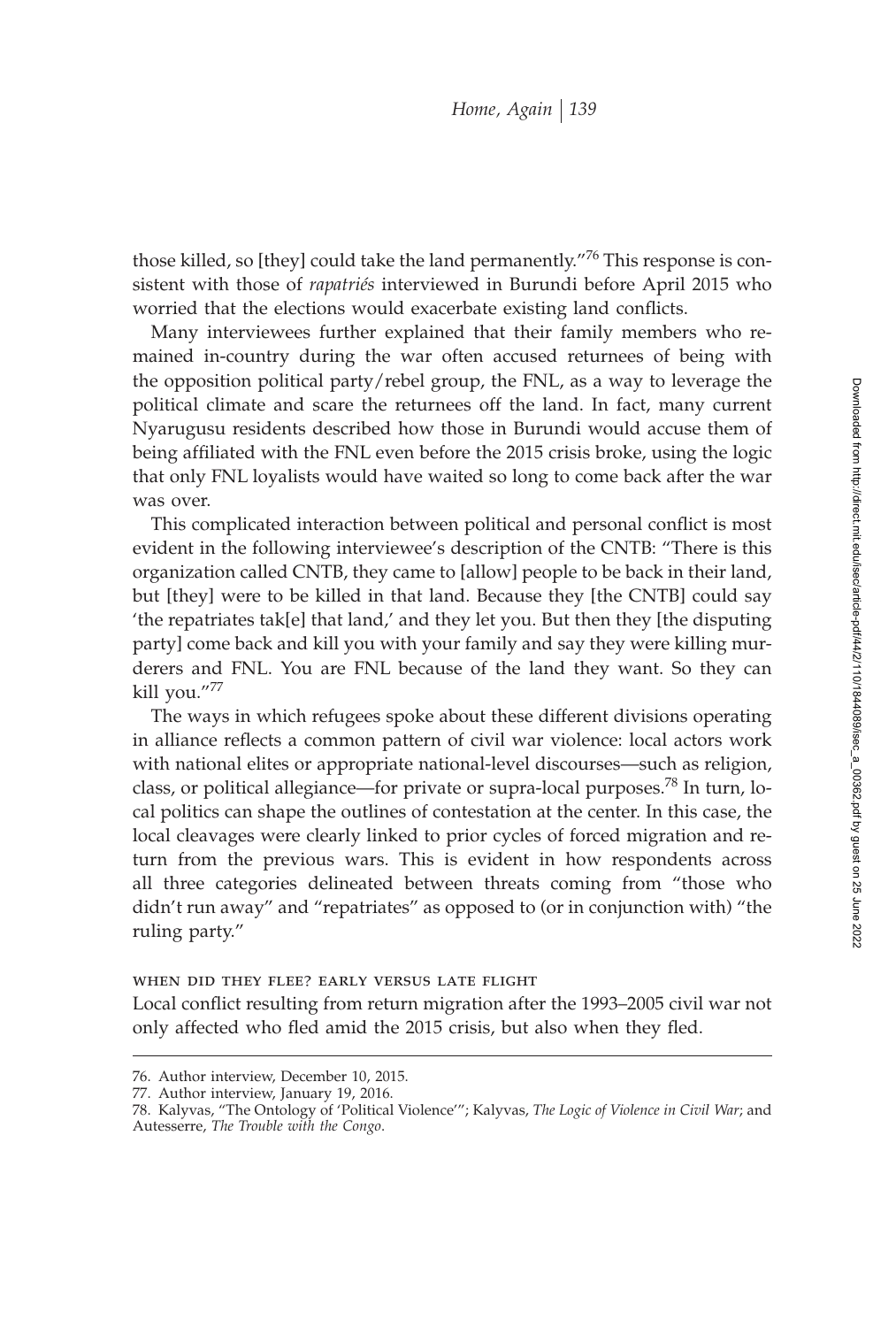EARLY FLIGHT. Although the violence at the outset of the crisis centered in the capital city, Bujumbura, the majority of Burundian refugees arriving in Tanzania came from Makamba Province.<sup>79</sup> As previously discussed, Makamba was one of the regions with the greatest density of returnees after the previous war. The first available reports show that, as of July 10, 2015, 64.5 percent of the refugees in Tanzania were from Makamba. Only 5.6 percent had come from Bujumbura and Bujumbura Rural combined—the area where protests and violence centered at the outbreak of the national conflict.<sup>80</sup> International organizations staff also confided that the vast majority of the refugees they met arriving in first few months of the influx were women and children, many of whom were repeat migrants—this was their second, third, or even fourth time fleeing Burundi. In my interviews, these "early arrivers" often emphasized issues resulting from their previous return (like land conflict) as one of their primary reasons for flight. Many explained that they had wanted to leave Burundi well before the 2015 crisis, but had not found the means to do so. As one refugee explained, "The first problem was land. The thought of leaving was there before. Those who had tickets went to Uganda [before]. But I missed because I did not have the means."<sup>81</sup> The electoral crisis in Bujumbura provided the opportunity they were looking for to flee to Tanzania with the expectation that they would be allowed to cross the border and seek UN protection.

Given that so many of the early arriving refugees in camp cited issues that predated the third mandate crisis, it is unsurprising there were also Burundians who fled prior to the 2015 crisis after unsuccessfully returning.

<sup>79.</sup> From April through May 2015, 78 to 90 percent of conflict events occurred in Bujumbura. See "Cartographie du conflit au Burundi en 2015 dataset" [Map of conflict in Burundi in 2015 dataset], accessed December 15, 2016, https://2015burundi.crowdmap.com/main; and Clionadh Raleigh et al., "Introducing ACLED: An Armed Conflict Location and Event Dataset," *Journal of Peace Research*, Vol. 47, No. 5 (September 2010), pp. 651–660, doi.org/10.1177/0022343310378914.

<sup>80.</sup> Bujumbura residents did not simply flee across closer international borders. As of June 2015, only 8 percent of refugees in Rwanda originated from Bujumbura. Similar data broken down by originating region are not publicly available for the Democratic Republic of Congo. By early June 2015, however, there were only 9,923 refugees in the Democratic Republic of Congo, compared with more than 51,000 in Tanzania and 29,000 in Rwanda. UNHCR, "Burundian Refugees in Tanzania: Daily Statistics" (Geneva: UNHCR, July 10, 2015), http://reliefweb.int/sites/reliefweb.int/ files/resources/Tanzania\_Registrationstatistics\_10Jul2015.pdf; and UNHCR, "Burundi Situation: Displacement of Burundians into Neighbouring Countries (as of 1 June 2015)" (Geneva: UNHCR, June 1, 2015), https://www.refworld.org/cgi-bin/texis/vtx/rwmain?page-search&docid-5576a 5704&skip-0&query-burundian%20displacement%20into%20neighboring%20countries. 81. Author interview, December 2, 2015.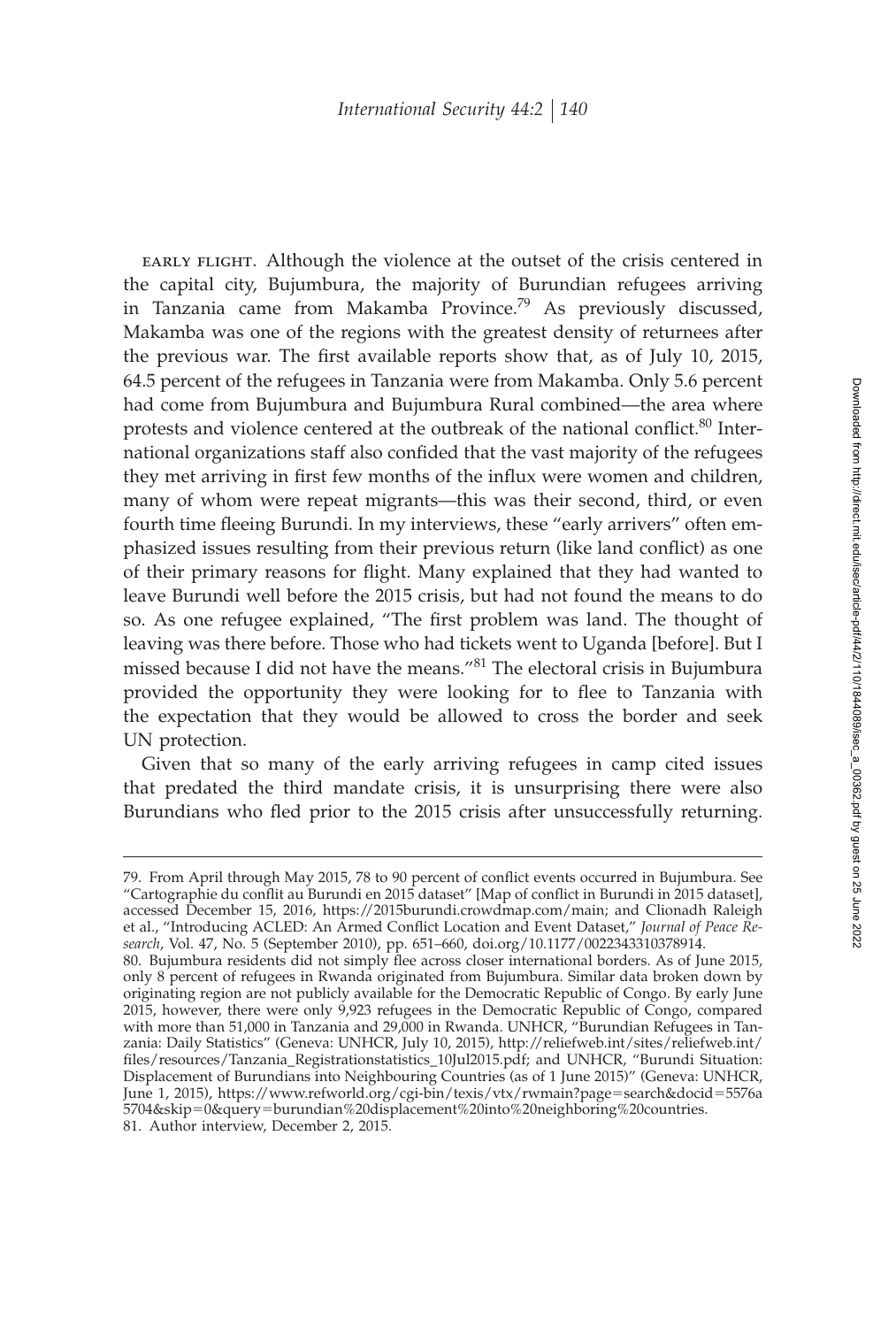Take the case of a young construction worker, James, who returned from the New Settlements to Burundi in 2012. When he and his siblings arrived on their parents' land in Burundi, someone else was occupying it. A dispute ensued, and James's brother was mysteriously killed after destroying a fence their neighbor had constructed to divide the land. Seeing his brother killed, and worrying for his other siblings, in 2013 James decided to leave Burundi again. He and his family tried to flee to Kenya, but wound up settling as irregular migrants in Ilagala, a small Tanzanian town near the Burundi border. James's experience was common among Burundians living in Ilagala. Many were former *rapatriés* who lived in Burundi for only a year or two before deciding to remigrate. Like many refugees in Nyarugusu, land and/or family conflicts upon return were among the primary reasons that new arrivals in Ilagala fled Burundi again—and why they were desperate not to return.

LATER FLIGHT. Refugees fleeing to Tanzania from approximately mid to late July 2015 onward often highlighted political persecution as their primary reason for fleeing. These refugees were also more likely to be first time migrants (former *résidents*), and originate from a more diverse set of locations in Burundi: the percentage of refugees arriving in Tanzania from Makamba fell from 65 percent in July 2015 to 46 percent in January 2016.<sup>82</sup> In addition, later arrivals were more likely to be men who had stayed on land they maintained or reclaimed after the previous war until they felt it was too risky (vis-à-vis the national conflict) to stay.

In my interviews in Nyarugusu, it was not until I reached the zones housing a greater proportion of refugees who arrived later in the crisis that I saw outward signs of heightened political engagement indicative of flight based on the threats posed by party politics. It was there where I met a refugee who proudly showed me his FNL (opposition party) flag, which he had gone to great lengths to keep with him throughout his journey, and where I saw young men playing a local board game that was labeled with four teams—three were Champions League football teams and the other was FNL.

This pattern in the timing of flight was also evident in the different reports of security issues refugees would bring to international NGO staff responsible for protection in the Tanzanian camps. Nyarugusu was the first camp to receive refugees in Tanzania, but as the refugee crisis continued, the international community opened two new camps, Nduta and Mtendeli. Nduta

82. UNHCR, "Operations Portal: Burundi Situation."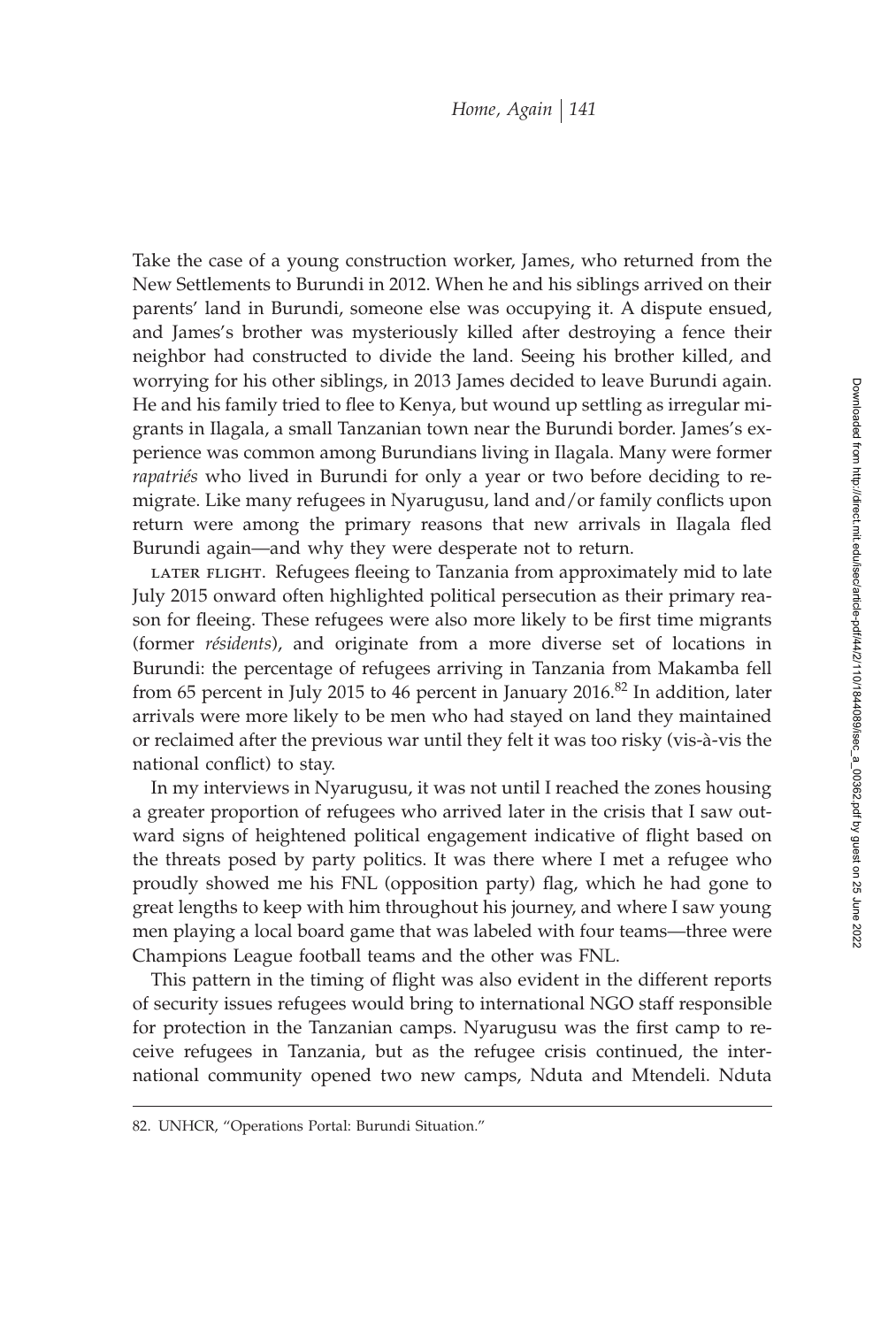tended to house later arrivals in Tanzania. Mtendeli tended to house earlier arrivals who were directly transferred from Nyarugusu to relieve overcrowding. NGO and UN staff reported that refugees in Nyarugusu and Mtendeli would complain about different security risks than those in Nduta: In Nduta, refugees reported that their safety in camp was at risk because of potential crossborder forced recruitment or infiltration of Imbonerakure into Tanzaniain other words, political party-related conflict. In Nyarugusu and Mtendeli camps, NGO staff received safety complaints from refugees citing land conflict back in Burundi that had emerged during their previous repatriation. These refugees feared that family members or neighbors would send someone to come and hunt them to prevent them from returning to Burundi and reclaiming land (and there was at least one such attempt in Nyarugusu while I was there).

### who stayed in 2015?

As discussed in the previous section, Burundians who fled later on during the crisis were often first time migrants (former *résidents*), those who recovered land during the return period, or both; they stayed as long as they felt it was still safe in order to protect those assets. Similarly, those who stayed in-country tended to be *résidents* or 1972 *rapatriés* who were less adversely affected by prior return migration in their community.<sup>83</sup>

perceptions of security. On the Burundian side of the border, state officials in Makamba and villagers alike asserted that there were no security issues in area. These claims of relative safety reflect the direct inverse of the early-leaving refugees' reasons for flight: those who fled early felt their safety was threatened due to land conflict, and those who stayed (or waited to leave) claimed that these issues did not threaten their safety. However, whereas those who fled later on in the conflict admitted the national security issues had finally reached a breaking point, those still in Burundi as of February 2016 denied that political unrest was creating insecurity. Indeed, respondents in Burundi explained away the refugee flight by claiming that these Burundians fled only rumors of war, not real violence. Others derided refugees for leaving by saying they only left to seek handouts from the UN, or because they

<sup>83.</sup> In addition, some respondents who stayed had fled in the 1990s but returned between 1999 and 2002, before the war fully concluded and prior to the mass return. As such, they identified more strongly as *résidents*, not *rapatriés*.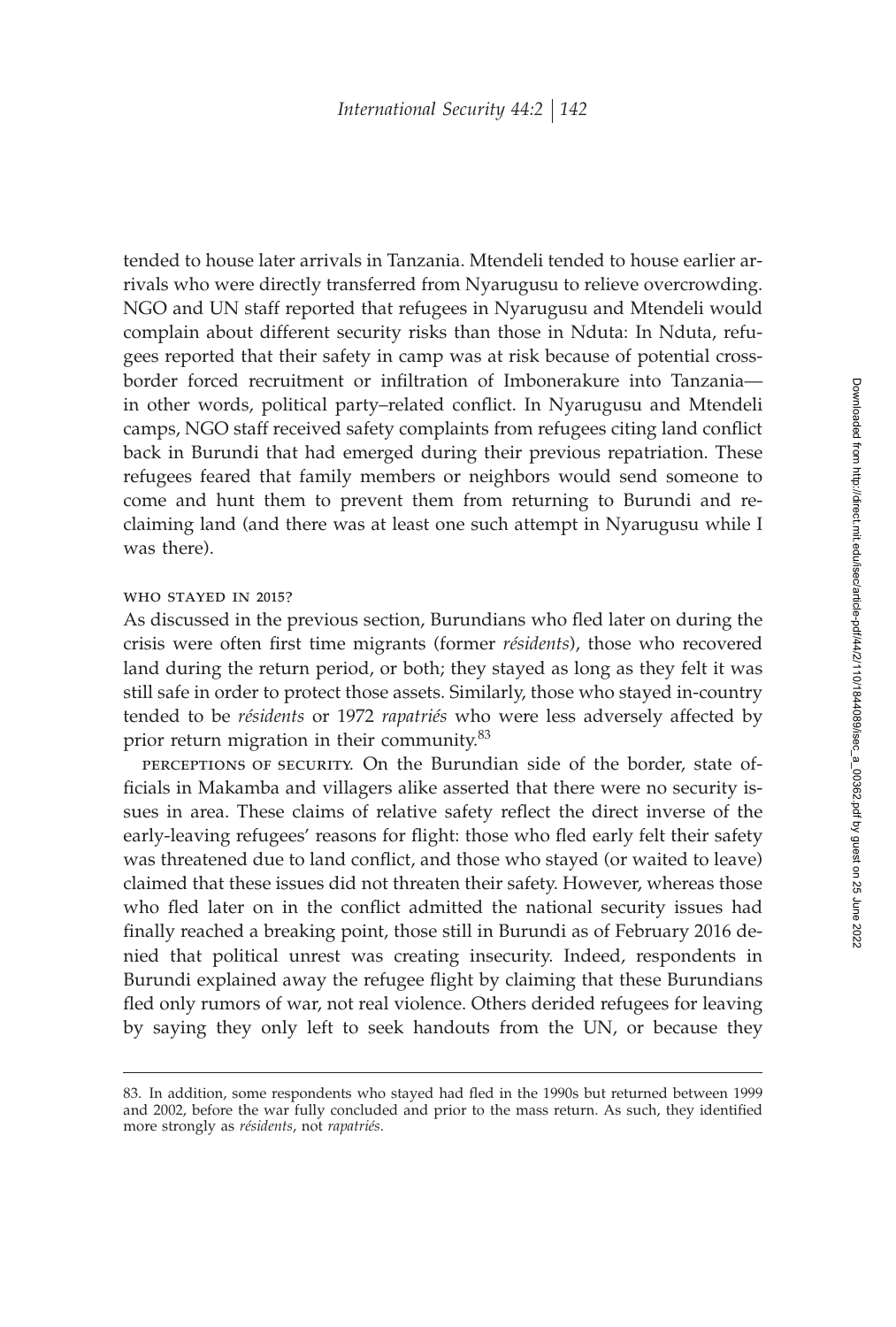thought they would be resettled in the United States. Many respondents I interviewed in Burundi claimed that although there had been issues between *rapatriés* and *résidents* over land before, this had not been an issue for some time.

Despite respondents' claims that there was nothing to fear in Burundi, the fact that the governor now traveled in an extended motorcade armed with rocket launchers would suggest that the security situation was more precarious than these interviewees, including the governor himself, cared to admit. Analyzing why some respondents had incentives to lie about the security situation provides important evidence about the political atmosphere in Burundi. Where the refugees in Tanzania pointed to violent conflict over land with their neighbors as forcing them to flee, if you felt safe in Burundi in 2016, it was quite possible that you had been on the winning side of a violent land conflict or had threatened to use violence in such a conflict.

In addition to these incentives to de-emphasize their own role in creating insecurity, interviewees may have avoided characterizing the situation as insecure because they were scared of retaliation from the ruling party. The state security apparatus was deeply embedded, and interviewees may have worried that their answers in an interview would leak to party officials. Indeed, respondents' frequent attempts to discredit the refugees mirrored the CNDD-FDD's rhetoric that the Burundians fleeing were overly fearful, unfaithful to Burundi, or opposition supporters.

This evidence suggests that individuals who stayed in Burundi had incentives to dissemble about the real sources of violence in their community—both local and national. Although it is more difficult to parse out for each respondent whether their interests in covering up the insecurity resulted from their participation in local land conflict or from their alliances with and/or fear of the ruling party, triangulating this evidence with interviewees' economic status provides further indication that local-level conflict and access to land are at least part of the explanation.

economic incentives. Many of the Burundian villagers I interviewed who were still in-country as of February 2016 had economic assets to protect, stating that they would wait until it was absolutely necessary to leave if they had land or a job. For example, some of the villagers I spoke to owned or had access to land; others had a business, job, or other source of income that allowed them to get by. These interviewees' decision to stay makes sense if one considers both the local and national sources of insecurity pushing people to leave.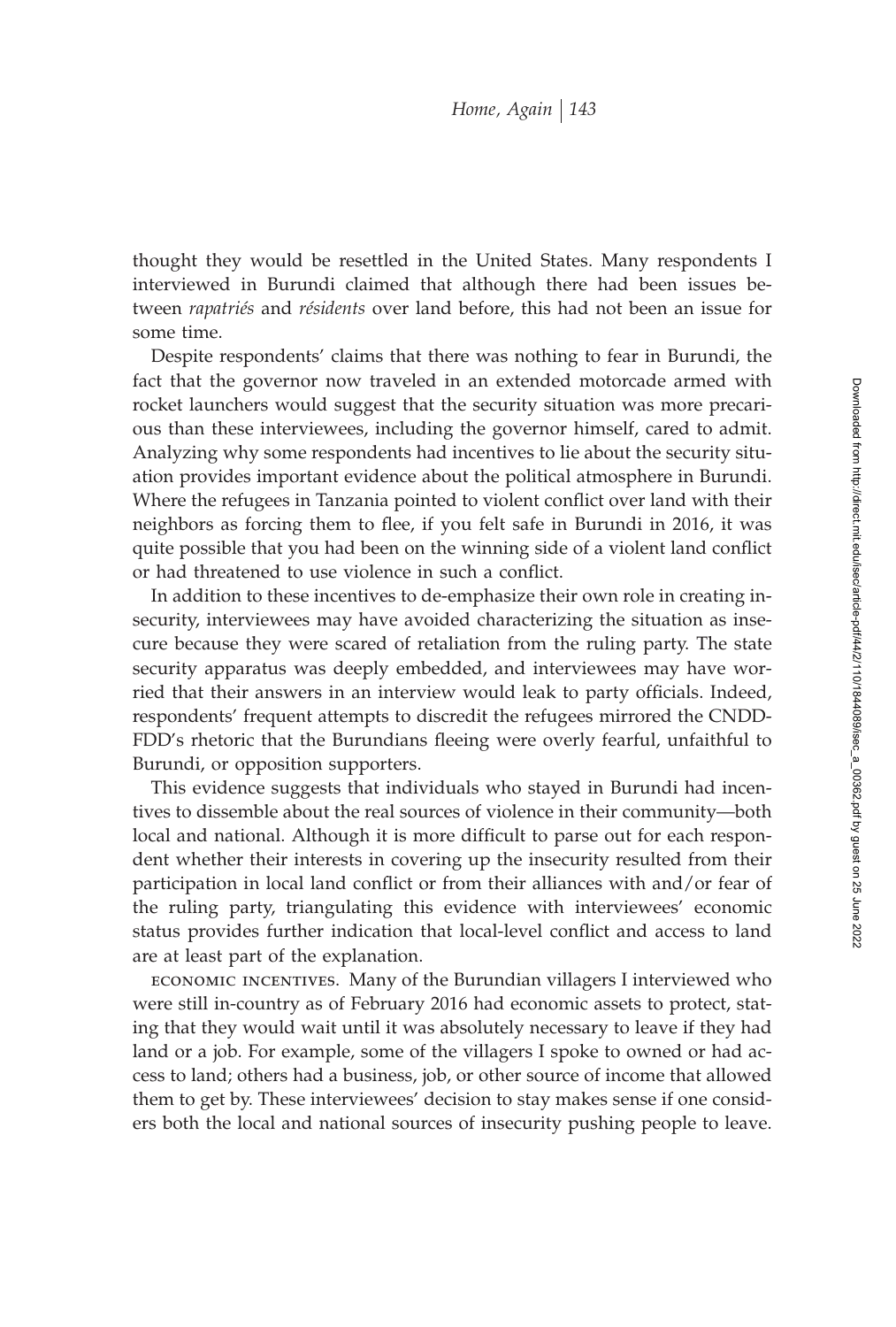Those who were on the winning side of a local-level land conflict, and therefore had economic assets to protect, would be more likely to risk staying behind to protect those assets until they felt that the insecurity posed by national crisis outweighed the benefit of protecting the land they had recovered or maintained during the previous period of return migration.

# *Conclusion*

The mass return of refugees to their countries of origin is often thought of as a sign of increased peace and stability. Return migration, however, is actually a frequent source of insecurity in countries recovering from civil war. Processes of out-migration and return can aggravate old rivalries and create new divisions between populations who were displaced across borders and those who remained in-country. New migration-related group identities are more likely to harden and become violent when post-conflict institutions intentionally or unintentionally favor individuals based on where they were physically located during wartime.

These dynamics were clearly at play in postwar Burundi. In a country plagued by ethnic and political divisions, refugee return to Burundi after the 1993–2005 civil war created new community divisions between so called *rapatriés* and *résidents*. Exacerbated by land governance policies, competition along return migration-related cleavages led to widespread violent conflict over land. Rivalries between returnees and nonmigrants were a powder keg ready to explode if the opportunity presented itself. That opportunity came in the form of the 2015 third mandate crisis. Thousands of Burundians fled the government crackdown on anyone perceived to be in an opposition political party or critical of the regime. Who left and who stayed did not, however, reflect a simple distinction between ruling-party and opposition supporters. Rather, the electoral crisis activated divisions at both the local and national level. *Rapatriés* who had not yet been able to recover land worried that the national conflict would allow local actors to carry out personal vendettas with impunity, and were therefore among the first to flee to Tanzania. As the conflict took hold, later arrivals had more direct connections to opposition groups or experience of being targeted by the CNDD-FDD.

This pattern accords with existing theories that explain the origins of violence during civil war as the result of alliances between local and national divisions, but also highlights a crucial dimension missing from those explanations.